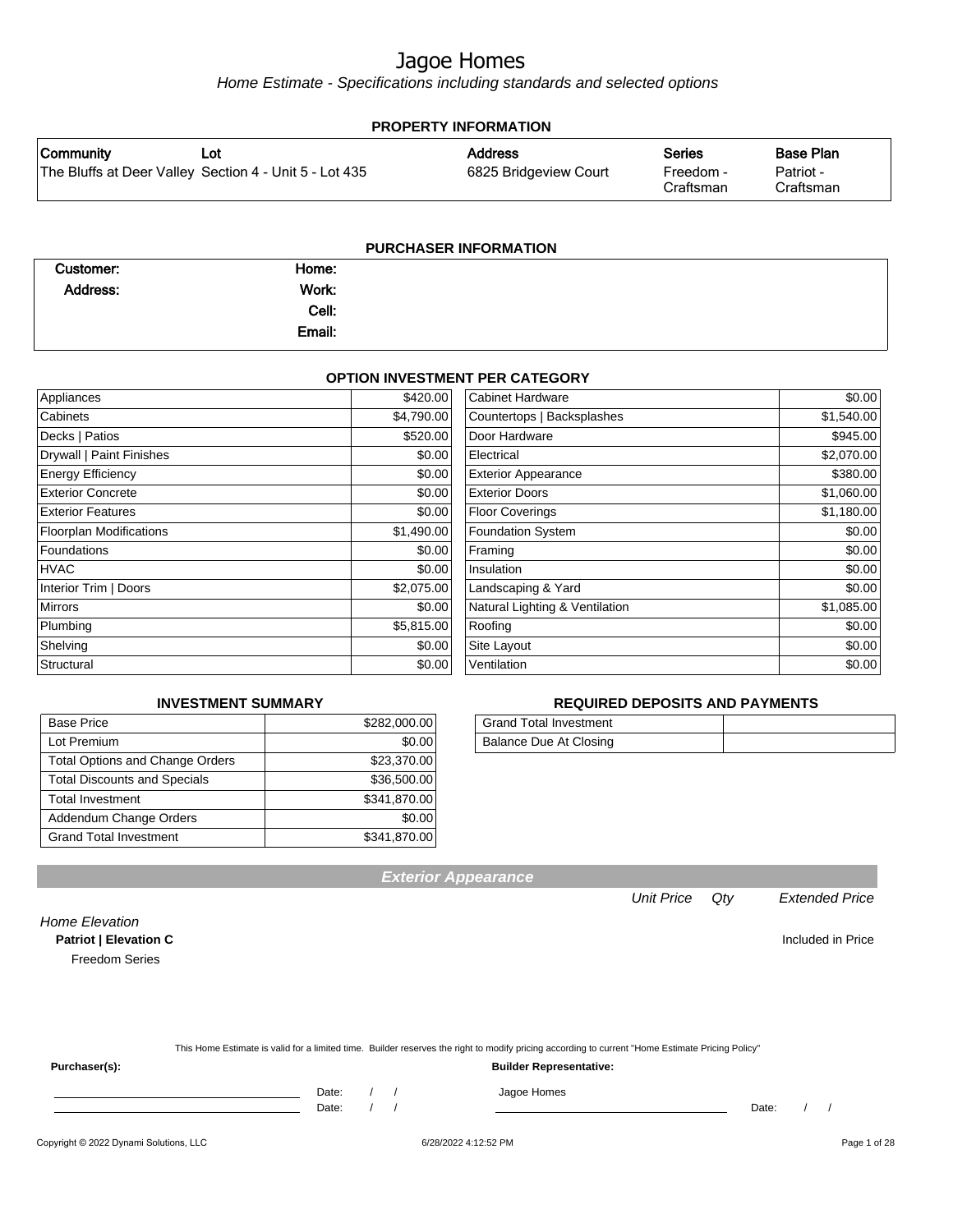|                                                                                                                                                                                                                                                          | <b>PROPERTY INFORMATION</b>             |                                         |     |                                            |
|----------------------------------------------------------------------------------------------------------------------------------------------------------------------------------------------------------------------------------------------------------|-----------------------------------------|-----------------------------------------|-----|--------------------------------------------|
| Community<br>Lot<br>The Bluffs at Deer Valley Section 4 - Unit 5 - Lot 435                                                                                                                                                                               | <b>Address</b><br>6825 Bridgeview Court | <b>Series</b><br>Freedom -<br>Craftsman |     | <b>Base Plan</b><br>Patriot -<br>Craftsman |
|                                                                                                                                                                                                                                                          | <b>Exterior Appearance</b>              |                                         |     |                                            |
| <b>Home Exterior Brick</b><br>Brick   Veneer Front   Per Plan                                                                                                                                                                                            |                                         | <b>Unit Price</b>                       | Qty | <b>Extended Price</b><br>Included in Price |
| Includes brick front of home. See plan for details. Does not include drop brick ledge.<br><b>Brick Color</b><br>Selected Brick Color: Graystone                                                                                                          |                                         |                                         |     | Included in Price                          |
| <b>Address Stone</b><br><b>Address Stone</b><br>Includes one 8"x16" address stone for front of the house. Street Number ONLY will be on the<br>stone. Location of address stone will be predetermined by builder.                                        |                                         |                                         |     | \$380.00                                   |
|                                                                                                                                                                                                                                                          | <b>Foundation System</b>                |                                         |     |                                            |
| <b>Foundation System</b>                                                                                                                                                                                                                                 |                                         | <b>Unit Price</b>                       | Qty | <b>Extended Price</b>                      |
| <b>Insulated Concrete Slab</b>                                                                                                                                                                                                                           |                                         |                                         |     | Included in Price                          |
|                                                                                                                                                                                                                                                          | <b>Energy Efficiency</b>                | <b>Unit Price</b>                       | Qty | <b>Extended Price</b>                      |
| <b>HERS Rating</b><br>HERS Rated Home (Less than 85 Score)<br>Note - Jagoe Homes receives all applicable rebates for energy efficiency, utilities,<br>manufacturers, etc. Rebates have been reflected as a discount in Base Price of Home                |                                         |                                         |     | Included in Price                          |
|                                                                                                                                                                                                                                                          | <b>Floorplan Modifications</b>          |                                         |     |                                            |
| <b>Floorplan Modifications</b><br>Home Office/Storage ILO Living Room<br>See plans for details.                                                                                                                                                          |                                         | <b>Unit Price</b>                       | Qty | <b>Extended Price</b><br>\$1,490.00        |
| Relocate Storage Closet Door into Office<br>Relocate Storage Closet Door into the Office                                                                                                                                                                 |                                         |                                         |     | \$0.00                                     |
|                                                                                                                                                                                                                                                          | <b>Structural</b>                       |                                         |     |                                            |
| Concrete Slab<br>Concrete Slab 4" thick (avg), 3500 psi, Slab fill 6" minimum, 6 mil polyethylene Vapor                                                                                                                                                  |                                         | <b>Unit Price</b>                       | Qty | <b>Extended Price</b><br>Included in Price |
| Barrier, Termite Warranty 1 year                                                                                                                                                                                                                         |                                         |                                         |     |                                            |
| <b>Foundation Block</b><br><b>Foundation Block Size 8"x8"x16"</b>                                                                                                                                                                                        |                                         |                                         |     | Included in Price                          |
| This Home Estimate is valid for a limited time. Builder reserves the right to modify pricing according to current "Home Estimate Pricing Policy"<br>Purchaser(s):                                                                                        | <b>Builder Representative:</b>          |                                         |     |                                            |
| Date:<br>$\prime$<br>$\prime$<br><u> 1980 - Johann Barn, amerikan besteman besteman besteman besteman besteman besteman besteman besteman besteman</u><br>$\prime$<br>Date:<br>$\prime$<br><u> 1989 - Johann Barn, mars an t-Amerikaansk politiker (</u> | Jagoe Homes                             |                                         |     | Date:<br>$\prime$<br>$\prime$              |
| Copyright © 2022 Dynami Solutions, LLC                                                                                                                                                                                                                   | 6/28/2022 4:12:52 PM                    |                                         |     | Page 2 of 28                               |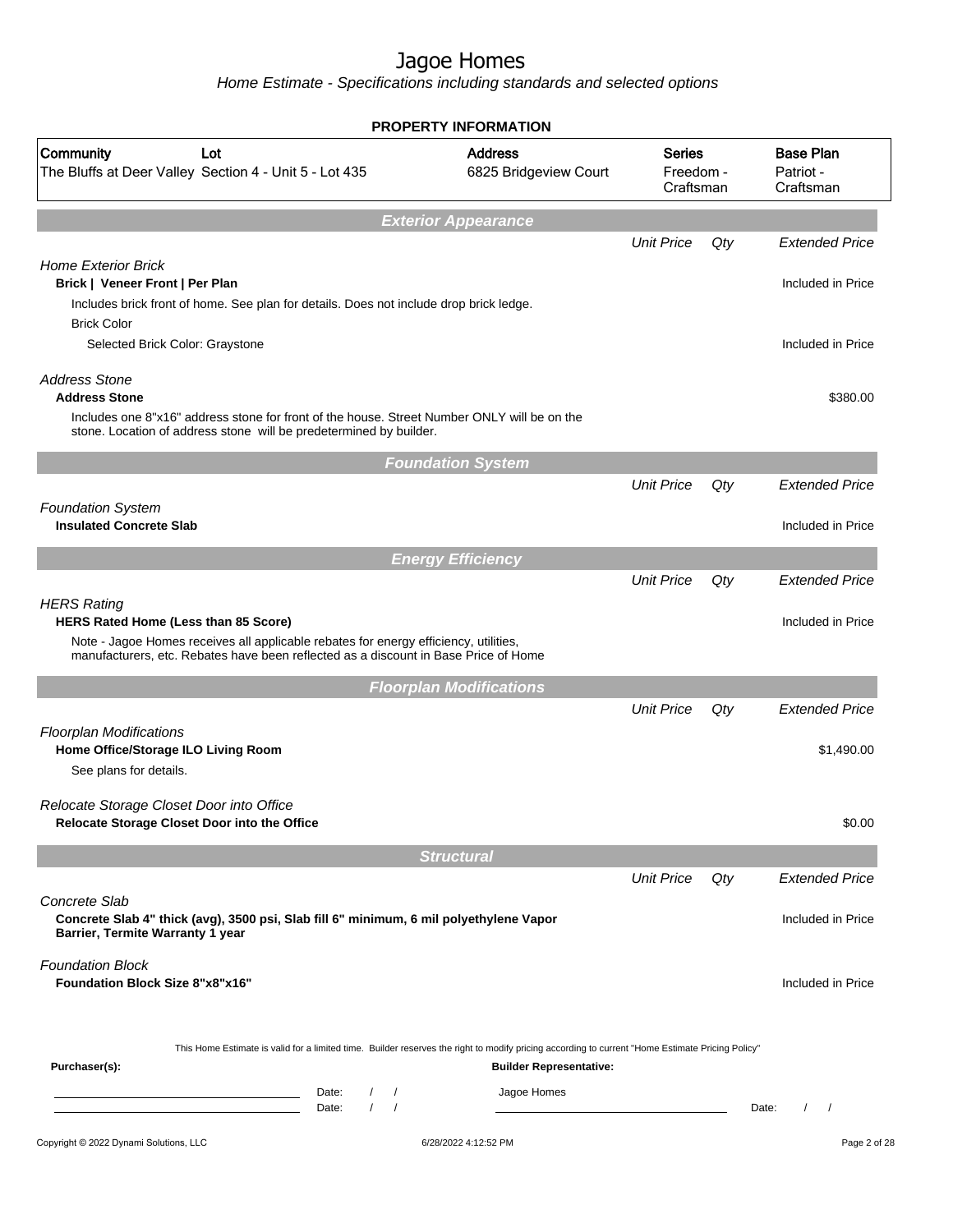|                                                                                                                                                                         | <b>PROPERTY INFORMATION</b>             |                                         |     |                                            |
|-------------------------------------------------------------------------------------------------------------------------------------------------------------------------|-----------------------------------------|-----------------------------------------|-----|--------------------------------------------|
| Community<br>Lot<br>The Bluffs at Deer Valley Section 4 - Unit 5 - Lot 435                                                                                              | <b>Address</b><br>6825 Bridgeview Court | <b>Series</b><br>Freedom -<br>Craftsman |     | <b>Base Plan</b><br>Patriot -<br>Craftsman |
|                                                                                                                                                                         | <b>Structural</b>                       |                                         |     |                                            |
|                                                                                                                                                                         |                                         | <b>Unit Price</b>                       | Qty | <b>Extended Price</b>                      |
| <b>Foundation Drain</b>                                                                                                                                                 |                                         |                                         |     |                                            |
| <b>Foundation Drain - Gravel French Drain</b>                                                                                                                           |                                         |                                         |     | Included in Price                          |
|                                                                                                                                                                         | <b>Decks   Patios</b>                   |                                         |     |                                            |
|                                                                                                                                                                         |                                         | <b>Unit Price</b>                       | Qty | <b>Extended Price</b>                      |
| Outside Retreat Concrete Patio or Covered Patio<br>12' Wide x 12' Deep Concrete Patio, 3500 psi                                                                         |                                         |                                         |     | \$520.00                                   |
| Finish                                                                                                                                                                  |                                         |                                         |     |                                            |
| Selected Finish: Broom Finish                                                                                                                                           |                                         |                                         |     | Included in Price                          |
|                                                                                                                                                                         | <b>Exterior Doors</b>                   |                                         |     |                                            |
|                                                                                                                                                                         |                                         | <b>Unit Price</b>                       | Qty | <b>Extended Price</b>                      |
| Front Entry Door<br>HD Smooth Steel 3/0 Painted 4 Lite Hollister MHD-404-S04-1<br>Consult with Design Coordinator for Glass Pattern, Door Handle, and Paint Selections. |                                         |                                         |     | \$185.00                                   |
| <b>Glass Pattern</b>                                                                                                                                                    |                                         |                                         |     |                                            |
| Selected Glass Pattern: Clear                                                                                                                                           |                                         |                                         |     | Included in Price                          |
| 16' Craftsman Garage Overhead Door<br>Carriage House Stamped 16x7 Garage Door                                                                                           |                                         |                                         |     | Included in Price                          |
| CHI 5250   Stamped Carriage House Steel   Includes Decorative Hardware                                                                                                  |                                         |                                         |     |                                            |
| Color<br>Selected Color: White                                                                                                                                          |                                         |                                         |     | Included in Price                          |
| Garage Door Insert                                                                                                                                                      |                                         |                                         |     |                                            |
| Selected Garage Door Insert: None                                                                                                                                       |                                         |                                         |     | Included in Price                          |
| Dining Area Patio Door                                                                                                                                                  |                                         |                                         |     |                                            |
| Vinyl 6/0 Sliding Door w/ NO Grilles, Screen, and 1/0 Transom<br>Vinyl 6/0 Sliding Door w/ NO Grilles, Screen, and 1/0 Transom                                          |                                         |                                         |     | \$875.00                                   |
| Color                                                                                                                                                                   |                                         |                                         |     |                                            |
| Selected Color: White                                                                                                                                                   |                                         |                                         |     | Included in Price                          |
| Garage to Home Door                                                                                                                                                     |                                         |                                         |     |                                            |
| 2 Panel Square   Steel   2/8 x 6/8                                                                                                                                      |                                         |                                         |     | \$0.00                                     |
| Smooth Finish<br><b>Primed for Paint</b><br>Interior Door Paint Selection unless otherwise Specified                                                                    |                                         |                                         |     |                                            |

|               |       |  | This Home Estimate is valid for a limited time. Builder reserves the right to modify pricing according to current "Home Estimate Pricing Policy" |       |  |
|---------------|-------|--|--------------------------------------------------------------------------------------------------------------------------------------------------|-------|--|
| Purchaser(s): |       |  | <b>Builder Representative:</b>                                                                                                                   |       |  |
|               | Date: |  | Jagoe Homes                                                                                                                                      |       |  |
|               | Date: |  |                                                                                                                                                  | Date: |  |
|               |       |  |                                                                                                                                                  |       |  |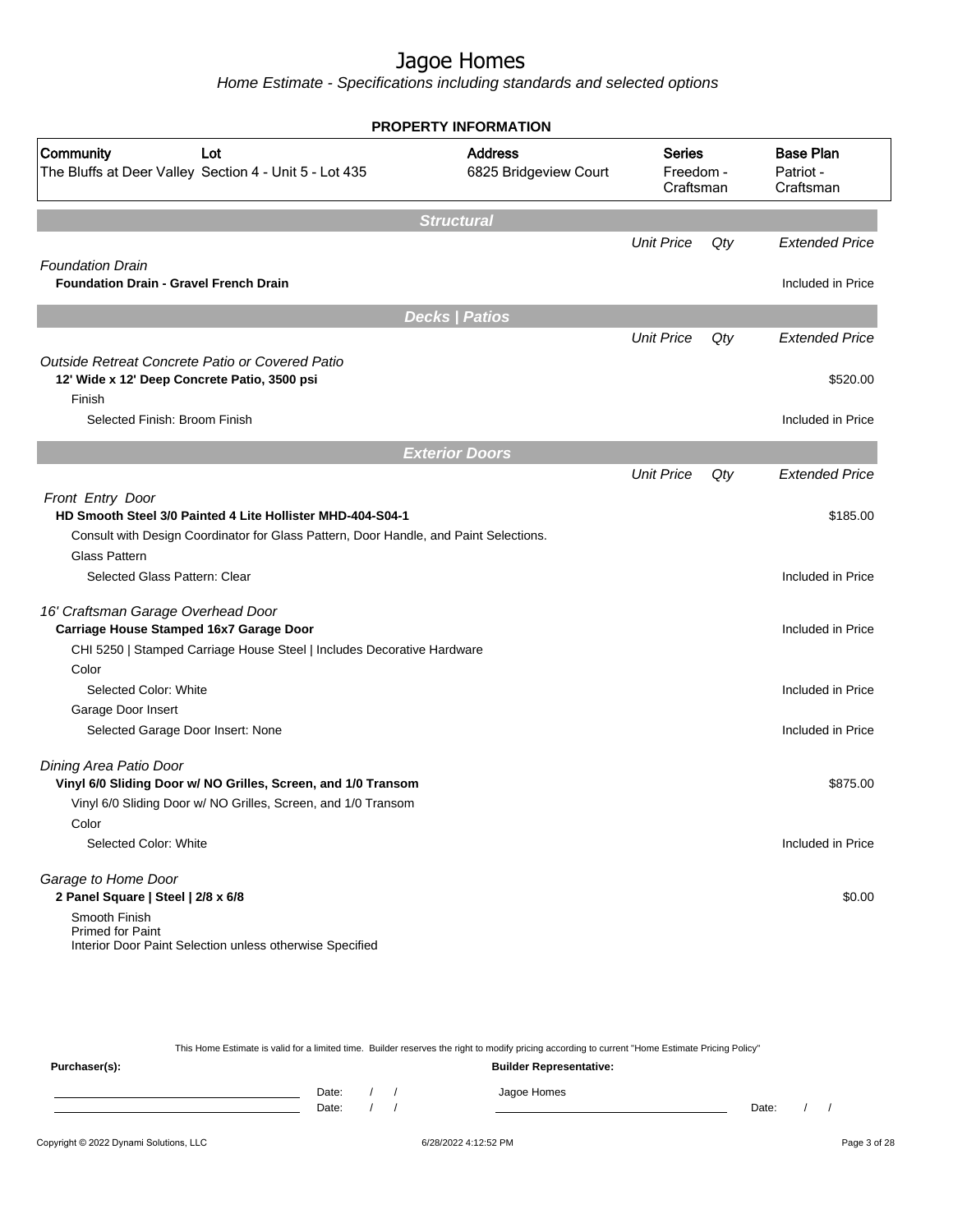Home Estimate - Specifications including standards and selected options

|                                                                                                                                                                                                                             | PROPERTY INFORMATION                      |                                         |     |                                            |  |  |
|-----------------------------------------------------------------------------------------------------------------------------------------------------------------------------------------------------------------------------|-------------------------------------------|-----------------------------------------|-----|--------------------------------------------|--|--|
| Community<br>Lot<br>The Bluffs at Deer Valley Section 4 - Unit 5 - Lot 435                                                                                                                                                  | <b>Address</b><br>6825 Bridgeview Court   | <b>Series</b><br>Freedom -<br>Craftsman |     | <b>Base Plan</b><br>Patriot -<br>Craftsman |  |  |
|                                                                                                                                                                                                                             | <b>Exterior Doors</b>                     |                                         |     |                                            |  |  |
|                                                                                                                                                                                                                             |                                           | <b>Unit Price</b>                       | Qty | <b>Extended Price</b>                      |  |  |
| Garage Door   Opener                                                                                                                                                                                                        |                                           |                                         |     |                                            |  |  |
| Garage Door Opener(s) with 2 Transmitters                                                                                                                                                                                   |                                           |                                         |     | Included in Price                          |  |  |
|                                                                                                                                                                                                                             | <b>Natural Lighting &amp; Ventilation</b> |                                         |     |                                            |  |  |
|                                                                                                                                                                                                                             |                                           | <b>Unit Price</b>                       | Qty | <b>Extended Price</b>                      |  |  |
| <b>Entire Home Windows</b>                                                                                                                                                                                                  |                                           |                                         |     |                                            |  |  |
| Vinyl Low E Single Hung Window w/ GBG & Half Screen                                                                                                                                                                         |                                           |                                         |     | Included in Price                          |  |  |
| Vinyl Low E Single Hung Window w/ GBG & Half Screen. Glass is Clear unless otherwise<br>noted. Grilles are between the glass. Grille patterns will differ based on Home Series. Please<br>confirm with New Home Consultant. |                                           |                                         |     |                                            |  |  |
| <b>Window Color</b>                                                                                                                                                                                                         |                                           |                                         |     |                                            |  |  |
| Selected Window Color: White Exterior/White Interior                                                                                                                                                                        |                                           |                                         |     | Included in Price                          |  |  |
| <b>Entire Home Additional Windows</b><br>Additional 3234 (approx 36" W x 72" H) Vinyl Low E Single Hung Window w/ GBG & Half<br><b>Screen</b>                                                                               |                                           | \$430.00                                | 2   | \$860.00                                   |  |  |
| Vinyl Low E Single Hung Window w/ GBG & Half Screen. Grilles are between the glass. Grille<br>patterns will differ based on Home Series. Please confirm with New Home Consultant.                                           |                                           |                                         |     |                                            |  |  |
| Color                                                                                                                                                                                                                       |                                           |                                         |     |                                            |  |  |
| Selected Color: White                                                                                                                                                                                                       |                                           |                                         |     | Included in Price                          |  |  |
| <b>Comments: Side wall of office</b>                                                                                                                                                                                        |                                           |                                         |     |                                            |  |  |
| <b>Entire Home Extended Jambs and Casing</b><br>Extended Jambs and Casing (No Window Stool) Package for Windows                                                                                                             |                                           |                                         |     | Included in Price                          |  |  |
| Includes extended jambs and casing on all additional windows                                                                                                                                                                |                                           |                                         |     |                                            |  |  |
| <b>Extended Jambs and Casing for Additional Windows</b>                                                                                                                                                                     |                                           |                                         |     |                                            |  |  |
| Extended Jambs and Casing (No Window Stool) Package for Windows                                                                                                                                                             |                                           |                                         |     | Included in Price                          |  |  |
| Includes extended jambs and casing on all additional windows                                                                                                                                                                |                                           |                                         |     |                                            |  |  |
| Entire Home Fixed Window/Transom                                                                                                                                                                                            |                                           |                                         |     |                                            |  |  |
| Laundry - Vinyl Fixed Glass Transom ST4410 (approx 47"W x 12"H) NO Grilles                                                                                                                                                  |                                           |                                         |     | \$225.00                                   |  |  |
| Vinyl Fixed Glass Transom 47"W x 12"H w/o Grilles. Placement predetermined per plan. See<br>New Home Consultant for details.                                                                                                |                                           |                                         |     |                                            |  |  |
| Technical Specification: V57ST4410                                                                                                                                                                                          |                                           |                                         |     |                                            |  |  |
|                                                                                                                                                                                                                             |                                           |                                         |     |                                            |  |  |
|                                                                                                                                                                                                                             |                                           |                                         |     |                                            |  |  |

This Home Estimate is valid for a limited time. Builder reserves the right to modify pricing according to current "Home Estimate Pricing Policy"

**Purchaser(s): Builder Representative:** Date: / / Jagoe Homes<br>Date: / / Jagoe Homes Date: / / Date: / /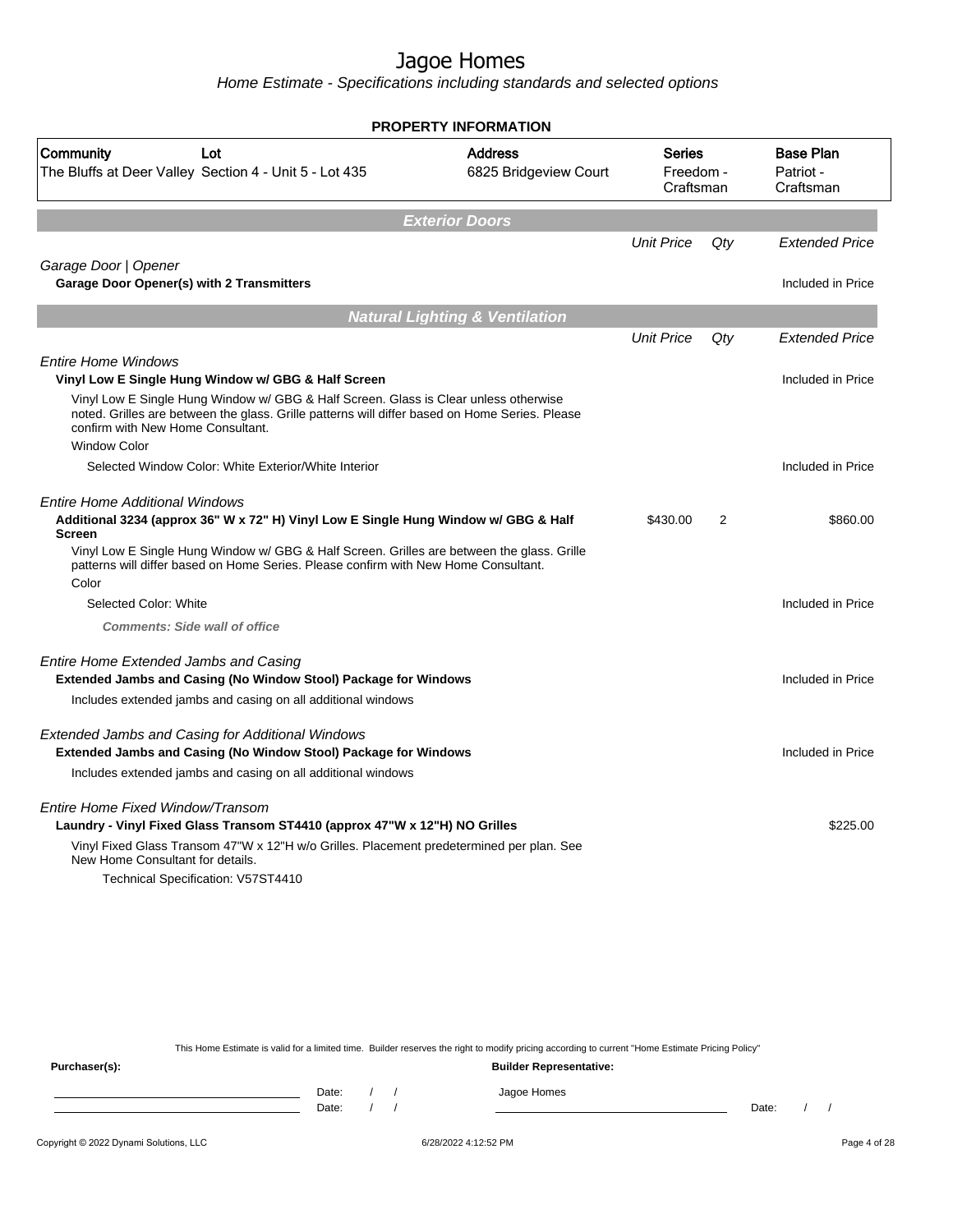Home Estimate - Specifications including standards and selected options

|                                                                                                                                                                          | <b>PROPERTY INFORMATION</b>             |                                         |     |                                            |
|--------------------------------------------------------------------------------------------------------------------------------------------------------------------------|-----------------------------------------|-----------------------------------------|-----|--------------------------------------------|
| Community<br>Lot<br>The Bluffs at Deer Valley Section 4 - Unit 5 - Lot 435                                                                                               | <b>Address</b><br>6825 Bridgeview Court | <b>Series</b><br>Freedom -<br>Craftsman |     | <b>Base Plan</b><br>Patriot -<br>Craftsman |
|                                                                                                                                                                          | <b>Exterior Concrete</b>                |                                         |     |                                            |
|                                                                                                                                                                          |                                         | <b>Unit Price</b>                       | Qty | <b>Extended Price</b>                      |
| Driveway   Concrete<br>Driveway/Parking Double Garage: 16' 3" wide, 3500 psi<br>Finish                                                                                   |                                         |                                         |     | Included in Price                          |
| Selected Finish: Broom Finish                                                                                                                                            |                                         |                                         |     | Included in Price                          |
| <b>Front Porch &amp; Sidewalk</b><br>Front Porch & 4' Wide Curved Sidewalk from Porch to Driveway- per plan                                                              |                                         |                                         |     | Included in Price                          |
| Finish<br>Selected Finish: Broom Finish                                                                                                                                  |                                         |                                         |     | Included in Price                          |
| <b>City Sidewalk</b><br>Exterior Concrete - City Sidewalk, 3500 psi, Broom Finish                                                                                        |                                         |                                         |     | Included in Price                          |
|                                                                                                                                                                          | <b>Exterior Features</b>                |                                         |     |                                            |
|                                                                                                                                                                          |                                         | <b>Unit Price</b>                       | Qty | <b>Extended Price</b>                      |
| <b>Exterior Siding</b><br>Exterior Portfolio - Double 4" Vinyl Siding<br>Color                                                                                           |                                         |                                         |     | Included in Price                          |
| Selected Color: Oceanside                                                                                                                                                |                                         |                                         |     | Included in Price                          |
| Exterior Bracket/Corbel                                                                                                                                                  |                                         |                                         |     |                                            |
| Exterior Bracket(s), Corbel(s) Painted                                                                                                                                   |                                         |                                         |     | Included in Price                          |
| Color<br>Selected Color: SW7006 Extra White (White Coordinate)                                                                                                           |                                         |                                         |     | Included in Price                          |
| <b>Exterior Decorative Siding</b><br><b>Exterior Portfolio Perfection Shake</b><br>Perfection shingles have a more finished appearance than a hand-split shake. They are |                                         |                                         |     | Included in Price                          |
| patterned from #1 Red Cedar and offer a cleaner and more uniform appearance.<br>Color                                                                                    |                                         |                                         |     |                                            |
| Selected Color: Greystone                                                                                                                                                |                                         |                                         |     | Included in Price                          |
| Exterior Vertical Board & Batten Decorative Siding<br><b>Exterior Portfolio Vinyl Board and Batten</b>                                                                   |                                         |                                         |     | Included in Price                          |
| Exterior Portfolio Vinyl Board and Batten features architecturally correct 10-inch boards that<br>replicate real cedar.<br>Color                                         |                                         |                                         |     |                                            |
| Selected Color: Oceanside                                                                                                                                                |                                         |                                         |     | Included in Price                          |

This Home Estimate is valid for a limited time. Builder reserves the right to modify pricing according to current "Home Estimate Pricing Policy" **Purchaser(s): Builder Representative:** Date: / / Jagoe Homes<br>Date: / / Jagoe Homes Date: / / **Date: / / 2006** Date: / / **Date: / / / 2006** Date: / / / 2006 Date: / / / 2006 Date: / / / 2006 Date: / / / 2007 Date: / / / 2007 Date: / / / 2008 Date: / / / 2008 Date: / / / 2008 Date: / / / 2008 Date: / / / 2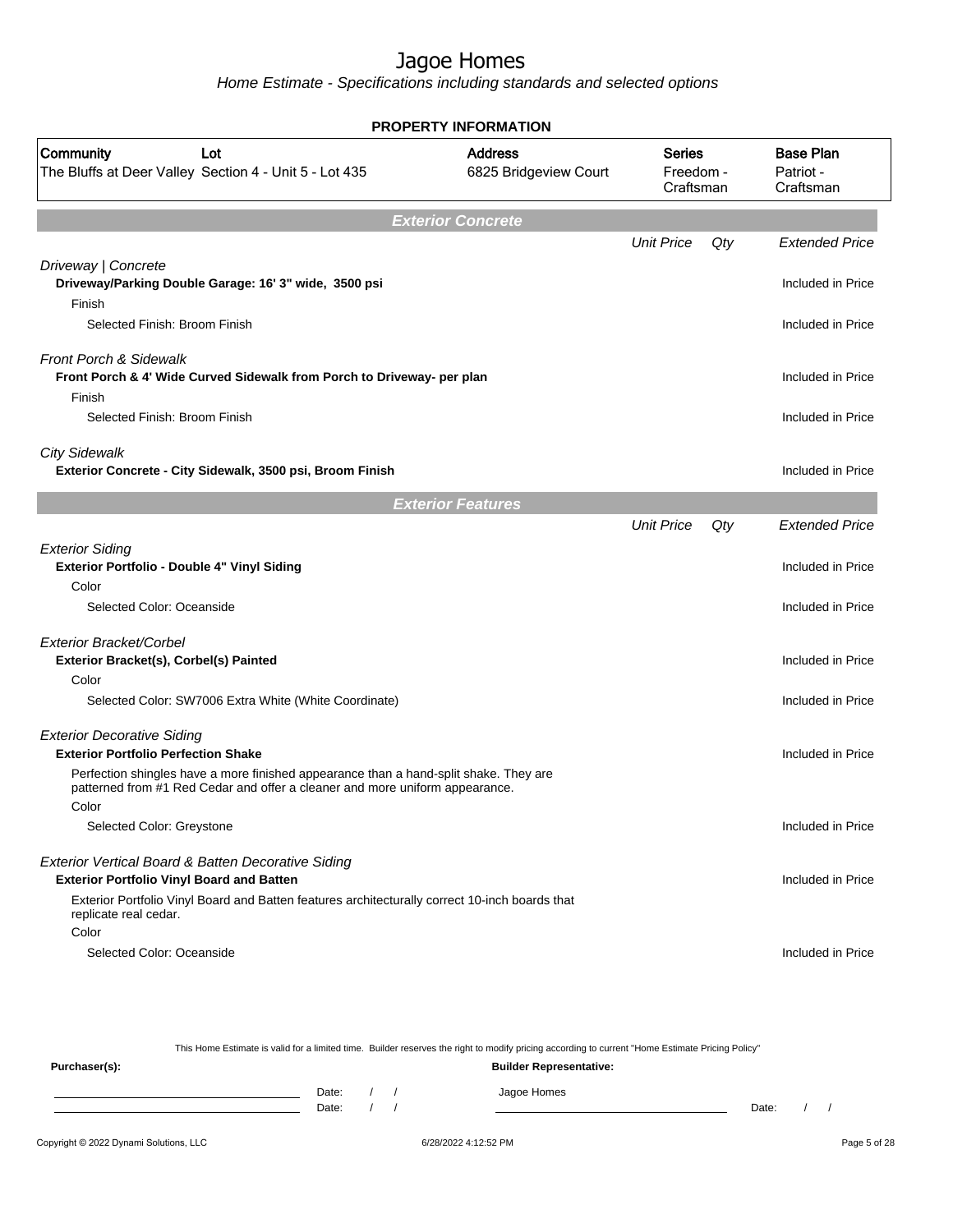|                                                                                                                                                                                                                | <b>PROPERTY INFORMATION</b>             |                                         |                                            |
|----------------------------------------------------------------------------------------------------------------------------------------------------------------------------------------------------------------|-----------------------------------------|-----------------------------------------|--------------------------------------------|
| Community<br>Lot<br>The Bluffs at Deer Valley Section 4 - Unit 5 - Lot 435                                                                                                                                     | <b>Address</b><br>6825 Bridgeview Court | <b>Series</b><br>Freedom -<br>Craftsman | <b>Base Plan</b><br>Patriot -<br>Craftsman |
|                                                                                                                                                                                                                | <b>Exterior Features</b>                |                                         |                                            |
|                                                                                                                                                                                                                |                                         | <b>Unit Price</b><br>Qty                | <b>Extended Price</b>                      |
| <b>Exterior Special Trim Areas</b><br>Aluminum Wrapped Trim: Window Trim, Beams, Rake/Fascia, etc. Color will match Soffit<br>color selected.<br>See plan for details. Color will match Soffit Color Selected. |                                         |                                         | Included in Price                          |
| Exterior Vinyl Corner Trim(s)<br><b>Vinyl Corner Trim(s)</b>                                                                                                                                                   |                                         |                                         | Included in Price                          |
| Color                                                                                                                                                                                                          |                                         |                                         |                                            |
| Selected Color: White                                                                                                                                                                                          |                                         |                                         | Included in Price                          |
| Fascia                                                                                                                                                                                                         |                                         |                                         |                                            |
| <b>Fascia Aluminum</b>                                                                                                                                                                                         |                                         |                                         | Included in Price                          |
| Color will match Soffit Color Selected                                                                                                                                                                         |                                         |                                         |                                            |
| Soffit                                                                                                                                                                                                         |                                         |                                         |                                            |
| Soffit - Continuous Perforated Vinyl                                                                                                                                                                           |                                         |                                         | Included in Price                          |
| Color                                                                                                                                                                                                          |                                         |                                         |                                            |
| Selected Color: White                                                                                                                                                                                          |                                         |                                         | Included in Price                          |
| Gutter                                                                                                                                                                                                         |                                         |                                         |                                            |
| Gutters Aluminum 5" (.027 gauge)                                                                                                                                                                               |                                         |                                         | Included in Price                          |
| Color                                                                                                                                                                                                          |                                         |                                         |                                            |
| Selected Color: White                                                                                                                                                                                          |                                         |                                         | Included in Price                          |
| Downspout<br>Downspouts Aluminum 3" x 2" (.027 gauge)                                                                                                                                                          |                                         |                                         | Included in Price                          |
|                                                                                                                                                                                                                |                                         |                                         |                                            |
| Splash Block<br>Splash Blocks 24" precast concrete                                                                                                                                                             |                                         |                                         | Included in Price                          |
| Front Porch Post<br>Front Porch Column(s)   Painted   Per Plan<br>Placement predetermined. Check plan for details.                                                                                             |                                         |                                         | Included in Price                          |
| Color<br>Selected Color: SW7006 Extra White                                                                                                                                                                    |                                         |                                         | Included in Price                          |
| Flashing<br><b>Flashing see Plan Detail</b>                                                                                                                                                                    |                                         |                                         | Included in Price                          |
| <b>Exterior Mailbox</b><br><b>Centralized Mailbox - Cluster Box Unit</b>                                                                                                                                       |                                         |                                         | \$0.00                                     |
| This Home Estimate is valid for a limited time. Builder reserves the right to modify pricing according to current "Home Estimate Pricing Policy"<br>Purchaser(s):                                              | <b>Builder Representative:</b>          |                                         |                                            |
|                                                                                                                                                                                                                |                                         |                                         |                                            |
| $\sqrt{2}$<br>Date:<br>$\sqrt{2}$<br>Date:                                                                                                                                                                     | Jagoe Homes                             |                                         | Date:<br>$\sqrt{ }$                        |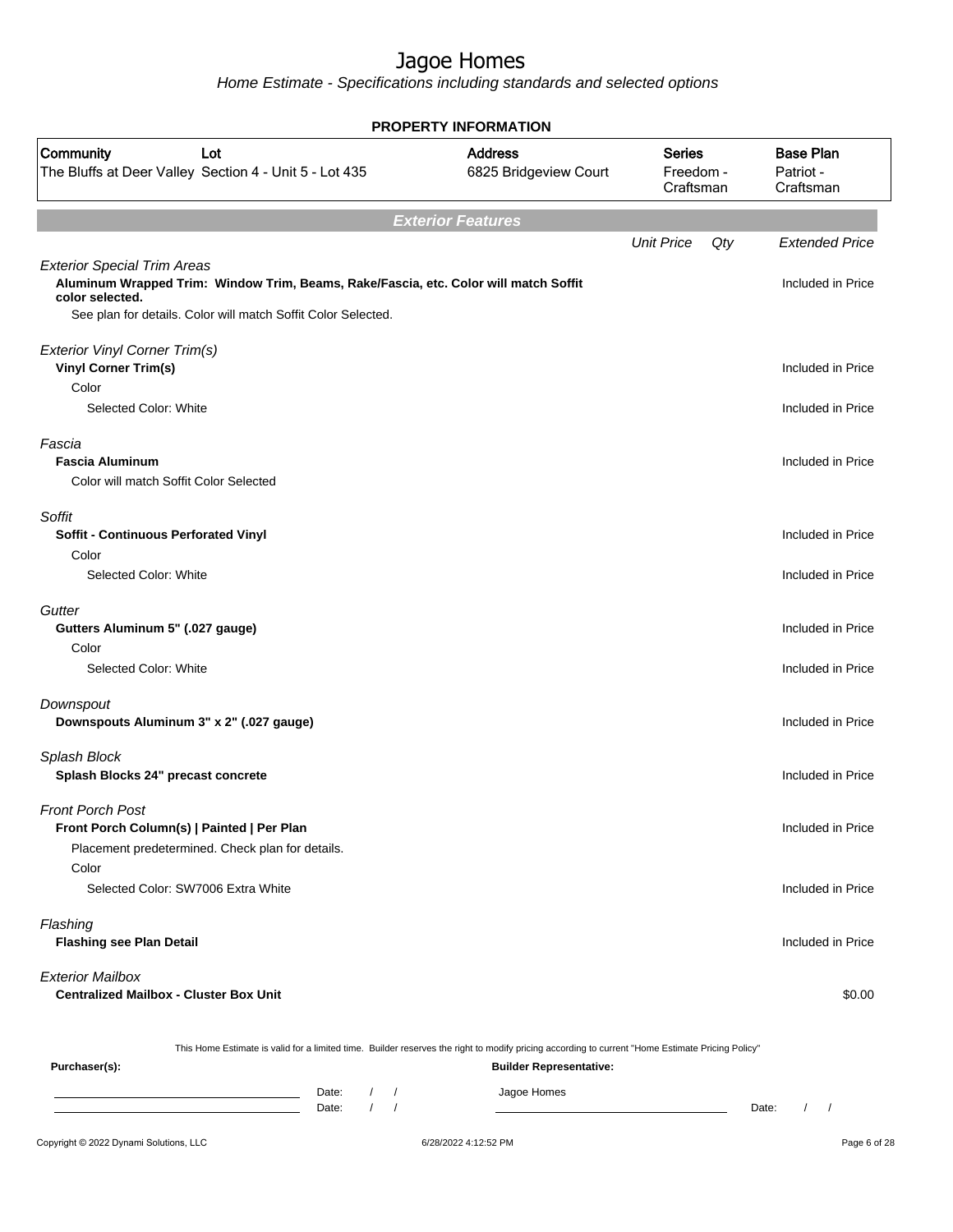|                                                                                                                                                                                    | <b>PROPERTY INFORMATION</b>                                                                                                                                                        |                                         |       |                                            |
|------------------------------------------------------------------------------------------------------------------------------------------------------------------------------------|------------------------------------------------------------------------------------------------------------------------------------------------------------------------------------|-----------------------------------------|-------|--------------------------------------------|
| Community<br>Lot<br>The Bluffs at Deer Valley Section 4 - Unit 5 - Lot 435                                                                                                         | <b>Address</b><br>6825 Bridgeview Court                                                                                                                                            | <b>Series</b><br>Freedom -<br>Craftsman |       | <b>Base Plan</b><br>Patriot -<br>Craftsman |
|                                                                                                                                                                                    | <b>Roofing</b>                                                                                                                                                                     |                                         |       |                                            |
|                                                                                                                                                                                    |                                                                                                                                                                                    | <b>Unit Price</b>                       | Qty   | <b>Extended Price</b>                      |
| <b>Roof Felt</b><br>Synthetic Underlayment or Felt   Aluminum Drip Edge                                                                                                            |                                                                                                                                                                                    |                                         |       | Included in Price                          |
| <b>Roof Shingles</b><br>GAF Timberline Dimensional Roof Shingles   Per Plan                                                                                                        |                                                                                                                                                                                    |                                         |       | Included in Price                          |
| <b>Roofing Color</b><br>Selected Roofing Color: Pewter Gray                                                                                                                        |                                                                                                                                                                                    |                                         |       | Included in Price                          |
| Roof Valley Material<br>Ice and Water Shield or Equivalent                                                                                                                         |                                                                                                                                                                                    |                                         |       | Included in Price                          |
| Roof Flashing<br>Roof Flashing   Per Plan                                                                                                                                          |                                                                                                                                                                                    |                                         |       | Included in Price                          |
|                                                                                                                                                                                    | <b>Insulation</b>                                                                                                                                                                  |                                         |       |                                            |
|                                                                                                                                                                                    |                                                                                                                                                                                    | <b>Unit Price</b>                       | Qty   | <b>Extended Price</b>                      |
| <b>Entire Home Foundation Insulation</b><br>Foundation Perimeter 1"x24" Styrofoam R5.0                                                                                             |                                                                                                                                                                                    |                                         |       | Included in Price                          |
| Living Area Wall Insulation<br>Living Area Walls R15 Fiberglass Blown-In &/or Batt Wall System                                                                                     |                                                                                                                                                                                    |                                         |       | Included in Price                          |
| Living Area Ceiling Insulation<br>Living Area Flat Ceiling R38 (Average) Blown-In Fiberglass                                                                                       |                                                                                                                                                                                    |                                         |       | Included in Price                          |
|                                                                                                                                                                                    | <b>Drywall   Paint Finishes</b>                                                                                                                                                    |                                         |       |                                            |
|                                                                                                                                                                                    |                                                                                                                                                                                    | <b>Unit Price</b>                       | Qty   | <b>Extended Price</b>                      |
| Entire Home   Drywall Finish<br>1/2" Drywall   Finished, Primed, & Painted Smooth                                                                                                  |                                                                                                                                                                                    |                                         |       | Included in Price                          |
| Entire Home   Home Ceiling Finish<br><b>Drywall   Textured Throughout</b><br>1/2in Structural or 5/8in Drywall   Stomped Texture   White                                           |                                                                                                                                                                                    |                                         |       | Included in Price                          |
| Garage   Drywall Finish<br>Two Car Garage   Paint<br>Entire Home Paint Color used unless otherwise specified under Additional Paint Color                                          |                                                                                                                                                                                    |                                         |       | Included in Price                          |
| <b>Mechanical Storage</b><br><b>Unfinished Drywall</b>                                                                                                                             |                                                                                                                                                                                    |                                         |       | Included in Price                          |
| Purchaser(s):                                                                                                                                                                      | This Home Estimate is valid for a limited time. Builder reserves the right to modify pricing according to current "Home Estimate Pricing Policy"<br><b>Builder Representative:</b> |                                         |       |                                            |
| Date:<br>$\left  \right $<br><u> 1980 - Johann Barn, mars an t-Amerikaansk kommunister (</u><br>$\sqrt{ }$<br>the control of the control of the control of the control of<br>Date: | Jagoe Homes<br>$\sqrt{ }$                                                                                                                                                          |                                         | Date: | $\frac{1}{2}$                              |
| Copyright © 2022 Dynami Solutions, LLC                                                                                                                                             | 6/28/2022 4:12:52 PM                                                                                                                                                               |                                         |       | Page 7 of 28                               |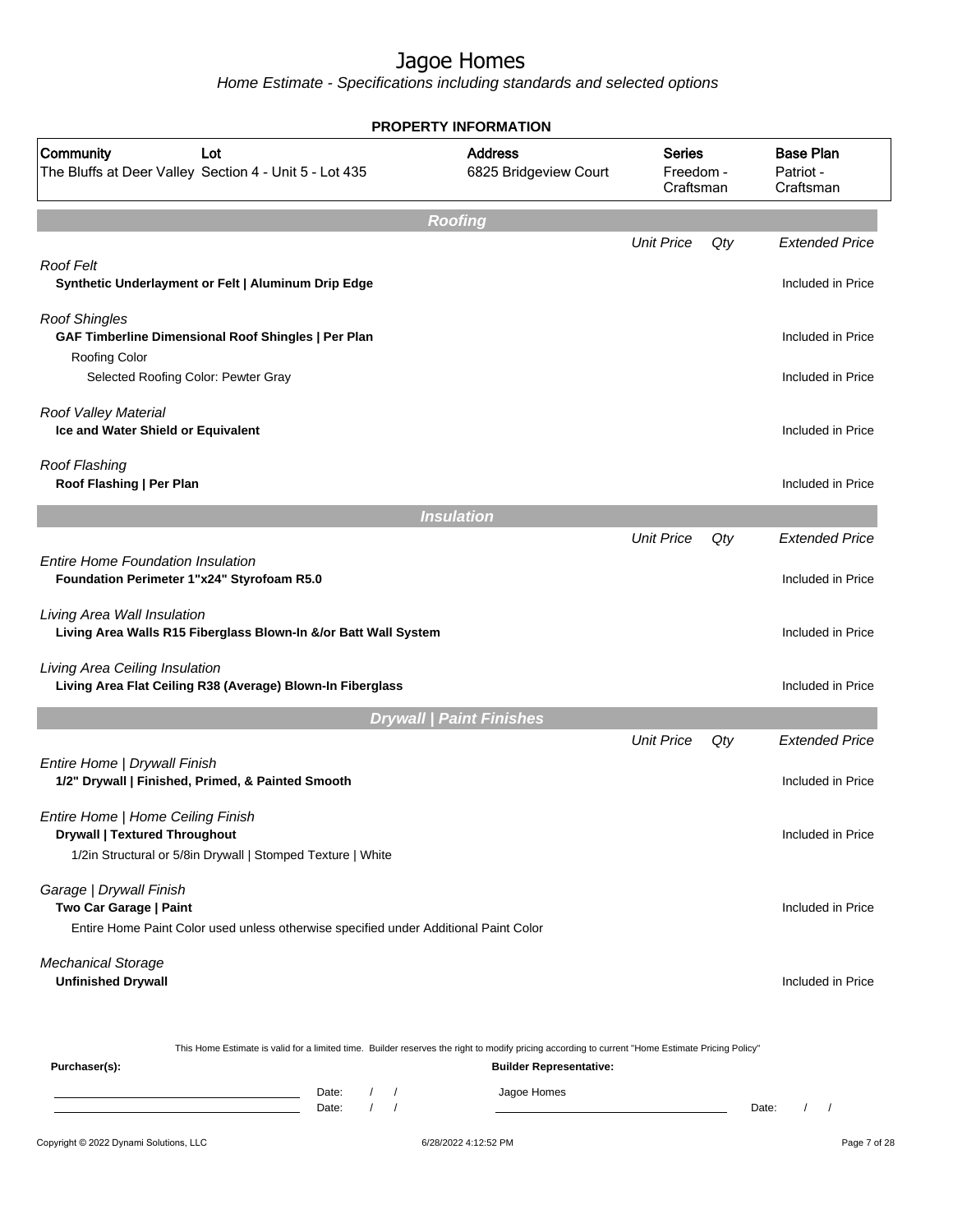|                                                                                                                                                   | <b>PROPERTY INFORMATION</b>             |                                         |     |                                            |
|---------------------------------------------------------------------------------------------------------------------------------------------------|-----------------------------------------|-----------------------------------------|-----|--------------------------------------------|
| <b>Community</b><br>Lot<br>The Bluffs at Deer Valley Section 4 - Unit 5 - Lot 435                                                                 | <b>Address</b><br>6825 Bridgeview Court | <b>Series</b><br>Freedom -<br>Craftsman |     | <b>Base Plan</b><br>Patriot -<br>Craftsman |
|                                                                                                                                                   | <b>Drywall   Paint Finishes</b>         |                                         |     |                                            |
|                                                                                                                                                   |                                         | <b>Unit Price</b>                       | Qty | <b>Extended Price</b>                      |
| Entire Home   Interior Wall Paint<br><b>Sherwin Williams Duration Latex   Flat</b>                                                                |                                         |                                         |     | Included in Price                          |
| Flat - A non-reflective appearance that helps hide surface blemishes, making walls look<br>smooth. Cleans easily with a damp sponge.              |                                         |                                         |     |                                            |
| Matte- This finish is great for hiding surface imperfections, while its angular shine helps make<br>walls smooth and washable without color loss. |                                         |                                         |     |                                            |
| Color Requests outside of Available Personal Options will be subject to approval.<br>Color                                                        |                                         |                                         |     |                                            |
| Selected Color: SW7006 Extra White<br>Sheen                                                                                                       |                                         |                                         |     | Included in Price                          |
| Selected Sheen: Flat                                                                                                                              |                                         |                                         |     | Included in Price                          |
| Entire Home   Trim & Interior Door Paint<br>Sherwin Williams ProClassic Waterborne Acrylic   Semi-Gloss                                           |                                         |                                         |     | Included in Price                          |
| Color                                                                                                                                             |                                         |                                         |     |                                            |
| Selected Color: SW7006 Extra White                                                                                                                |                                         |                                         |     | Included in Price                          |
| Exterior Door   Paint Color<br><b>Exterior Door Color   Latex</b>                                                                                 |                                         |                                         |     | Included in Price                          |
| Paint color for all HINGED Exterior Doors, Including Front Door. Interior of door will be<br>painted Interior Trim Color.                         |                                         |                                         |     |                                            |
| Color Requests outside of Available Personal Options will be subject to approval.<br>Color                                                        |                                         |                                         |     |                                            |
| Selected Color: SW7006 Extra White                                                                                                                |                                         |                                         |     | Included in Price                          |
|                                                                                                                                                   | <b>Interior Trim / Doors</b>            |                                         |     |                                            |
|                                                                                                                                                   |                                         | <b>Unit Price</b>                       | Qty | <b>Extended Price</b>                      |
| Entire Home   Trim Package<br><b>Flat Trim Package</b>                                                                                            |                                         |                                         |     | \$995.00                                   |
| Door & Window Casing: 3 1/2" 1015M   Base: 4 1/4"                                                                                                 |                                         |                                         |     |                                            |
| Base installed in Finished Living Areas Only                                                                                                      |                                         |                                         |     |                                            |
| Entire Home   Interior Doors<br>2 Panel Square   Hollow Core   6/8                                                                                |                                         |                                         |     | \$0.00                                     |
| Smooth Finish<br><b>Primed for Paint</b>                                                                                                          |                                         |                                         |     |                                            |
|                                                                                                                                                   |                                         |                                         |     |                                            |
|                                                                                                                                                   |                                         |                                         |     |                                            |

|               |                                |  |  | This Home Estimate is valid for a limited time. Builder reserves the right to modify pricing according to current "Home Estimate Pricing Policy" |       |  |  |
|---------------|--------------------------------|--|--|--------------------------------------------------------------------------------------------------------------------------------------------------|-------|--|--|
| Purchaser(s): | <b>Builder Representative:</b> |  |  |                                                                                                                                                  |       |  |  |
|               | Date:                          |  |  | Jagoe Homes                                                                                                                                      |       |  |  |
|               | Date:                          |  |  |                                                                                                                                                  | Date: |  |  |
|               |                                |  |  |                                                                                                                                                  |       |  |  |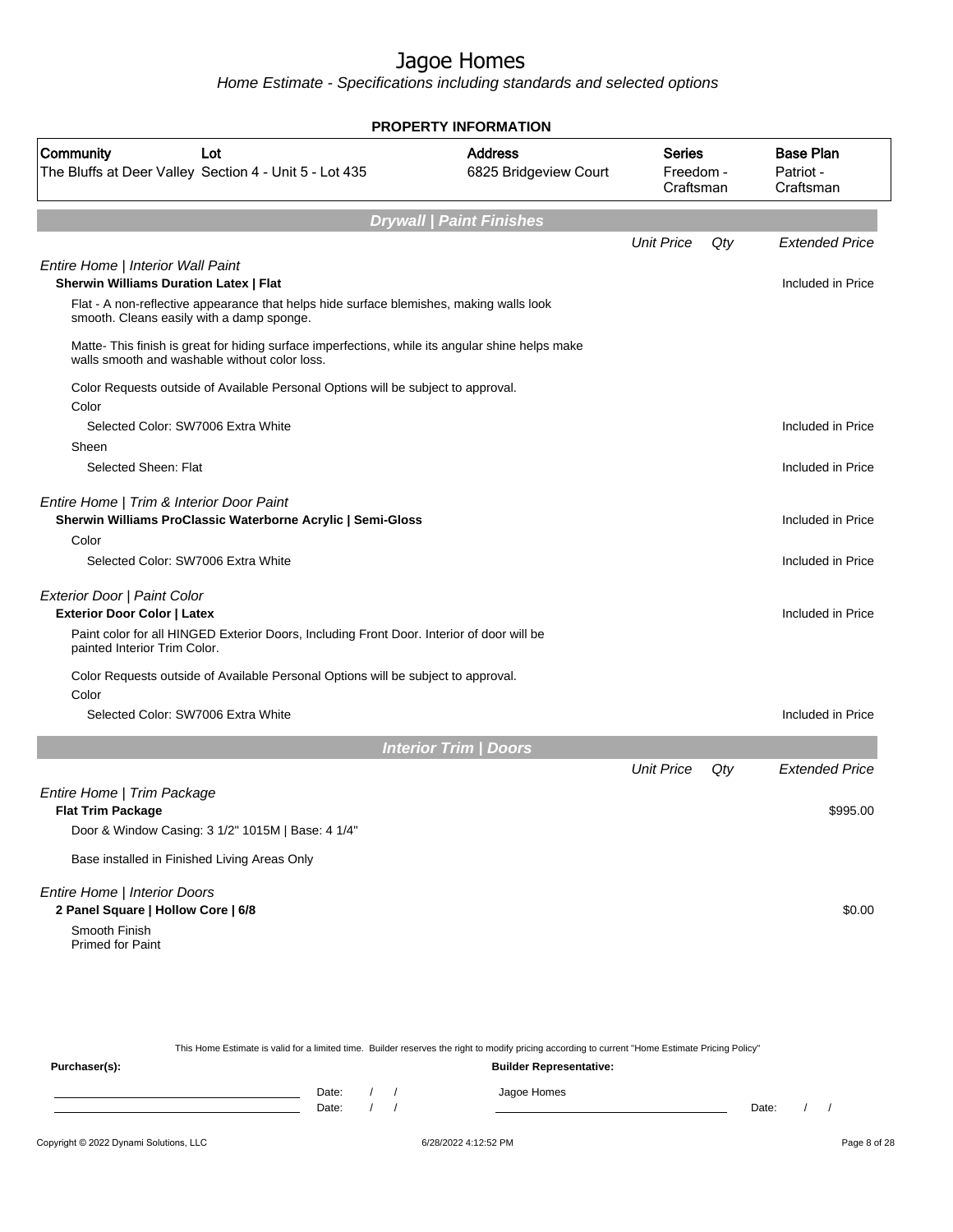Home Estimate - Specifications including standards and selected options

|                                                                                                                                                                                                                                                                                                                                                                                                                                                       | PROPERTY INFORMATION                    |                                         |     |                                            |
|-------------------------------------------------------------------------------------------------------------------------------------------------------------------------------------------------------------------------------------------------------------------------------------------------------------------------------------------------------------------------------------------------------------------------------------------------------|-----------------------------------------|-----------------------------------------|-----|--------------------------------------------|
| Community<br>Lot<br>The Bluffs at Deer Valley Section 4 - Unit 5 - Lot 435                                                                                                                                                                                                                                                                                                                                                                            | <b>Address</b><br>6825 Bridgeview Court | <b>Series</b><br>Freedom -<br>Craftsman |     | <b>Base Plan</b><br>Patriot -<br>Craftsman |
|                                                                                                                                                                                                                                                                                                                                                                                                                                                       | <b>Interior Trim / Doors</b>            |                                         |     |                                            |
|                                                                                                                                                                                                                                                                                                                                                                                                                                                       |                                         | <b>Unit Price</b>                       | Qty | <b>Extended Price</b>                      |
| Open Steps<br>2 1/2 Open Step w/ Stained Exposed End   Iron Balusters   Stained Newel Post, Handrail &<br><b>Rosette   Carpet Steps</b><br>Exposed Step End, Newel Post, Rosette, Hand Rail to be Stained. Stain TBD. Skirt Board &<br>Risers to be painted Interior Trim Color. Carpet Steps to be Entire Home Carpet Selection<br>unless otherwise specified<br>Technical Specification: 3-steps included. must be chosen in conjunction with Bonus |                                         |                                         |     | \$1,080.00                                 |
| Room 3 option<br>Pattern                                                                                                                                                                                                                                                                                                                                                                                                                              |                                         |                                         |     |                                            |
| Selected Pattern: Straight                                                                                                                                                                                                                                                                                                                                                                                                                            |                                         |                                         |     | Included in Price                          |
| <b>Stain Color</b>                                                                                                                                                                                                                                                                                                                                                                                                                                    |                                         |                                         |     |                                            |
| Selected Stain Color: MW407 Smokewood                                                                                                                                                                                                                                                                                                                                                                                                                 |                                         |                                         |     | Included in Price                          |
|                                                                                                                                                                                                                                                                                                                                                                                                                                                       | <b>Door Hardware</b>                    |                                         |     |                                            |
|                                                                                                                                                                                                                                                                                                                                                                                                                                                       |                                         | <b>Unit Price</b>                       | Qty | <b>Extended Price</b>                      |
| <b>Front Door Handleset</b><br>Kwikset Signature Series™   San Clemente Handleset   Halifax Exterior Trim Kit Included<br>Includes (1) Exterior Handleset and (1) Door Trim Kit for Interior of Front Door, to match<br>Exterior Door Hardware Selection.                                                                                                                                                                                             |                                         |                                         |     | \$220.00                                   |
| Designer style and superior security with this Kwikset Signature Series™ product<br>Finish                                                                                                                                                                                                                                                                                                                                                            |                                         |                                         |     |                                            |
| Selected Finish: Matte Black                                                                                                                                                                                                                                                                                                                                                                                                                          |                                         |                                         |     | Included in Price                          |
| Hinge & Interior Hardware Finish                                                                                                                                                                                                                                                                                                                                                                                                                      |                                         |                                         |     |                                            |
| Selected Hinge & Interior Hardware Finish: Match Exterior Handleset - Matte Black                                                                                                                                                                                                                                                                                                                                                                     |                                         |                                         |     | Included in Price                          |
| <b>Home Exterior Door Hardware</b><br>Kwikset Signature Series™   Halifax Lever                                                                                                                                                                                                                                                                                                                                                                       |                                         |                                         |     | \$90.00                                    |
| Includes Front Door (if Front Door Handleset is not selected) Garage to Home Door and any<br>Hinged Patio or Service Door selected in the HE.<br>Finish                                                                                                                                                                                                                                                                                               |                                         |                                         |     |                                            |
| Selected Finish: Matte Black                                                                                                                                                                                                                                                                                                                                                                                                                          |                                         |                                         |     | Included in Price                          |
| Entire Home Interior Door Hardware<br>Kwikset Signature Series™   Halifax Lever                                                                                                                                                                                                                                                                                                                                                                       |                                         |                                         |     | \$635.00                                   |
| Includes all Interior Doors                                                                                                                                                                                                                                                                                                                                                                                                                           |                                         |                                         |     |                                            |
| Finish                                                                                                                                                                                                                                                                                                                                                                                                                                                |                                         |                                         |     |                                            |
| Selected Finish: Matte Black                                                                                                                                                                                                                                                                                                                                                                                                                          |                                         |                                         |     | Included in Price                          |
| Door Stops<br><b>Hardware-Spring &amp; Hinge Door Stops</b>                                                                                                                                                                                                                                                                                                                                                                                           |                                         |                                         |     | Included in Price                          |
| This Home Estimate is valid for a limited time. Builder reserves the right to modify pricing according to current "Home Estimate Pricing Policy"<br>Purchaser(s):                                                                                                                                                                                                                                                                                     | <b>Builder Representative:</b>          |                                         |     |                                            |
|                                                                                                                                                                                                                                                                                                                                                                                                                                                       |                                         |                                         |     |                                            |

#### Date: / / Jagoe Homes<br>Date: / / Jagoe Homes Date: / / **Date: / / 2006** Date: / / / Date: / / / Date: / / / 2006 Date: / / / 2006 Date: / / / 2006 Date: / / / 2006 Date: / / / 2007 Date: / / / 2007 Date: / / / 2007 Date: / / / 2007 Date: / / / 2007 Date: / / / 2007 D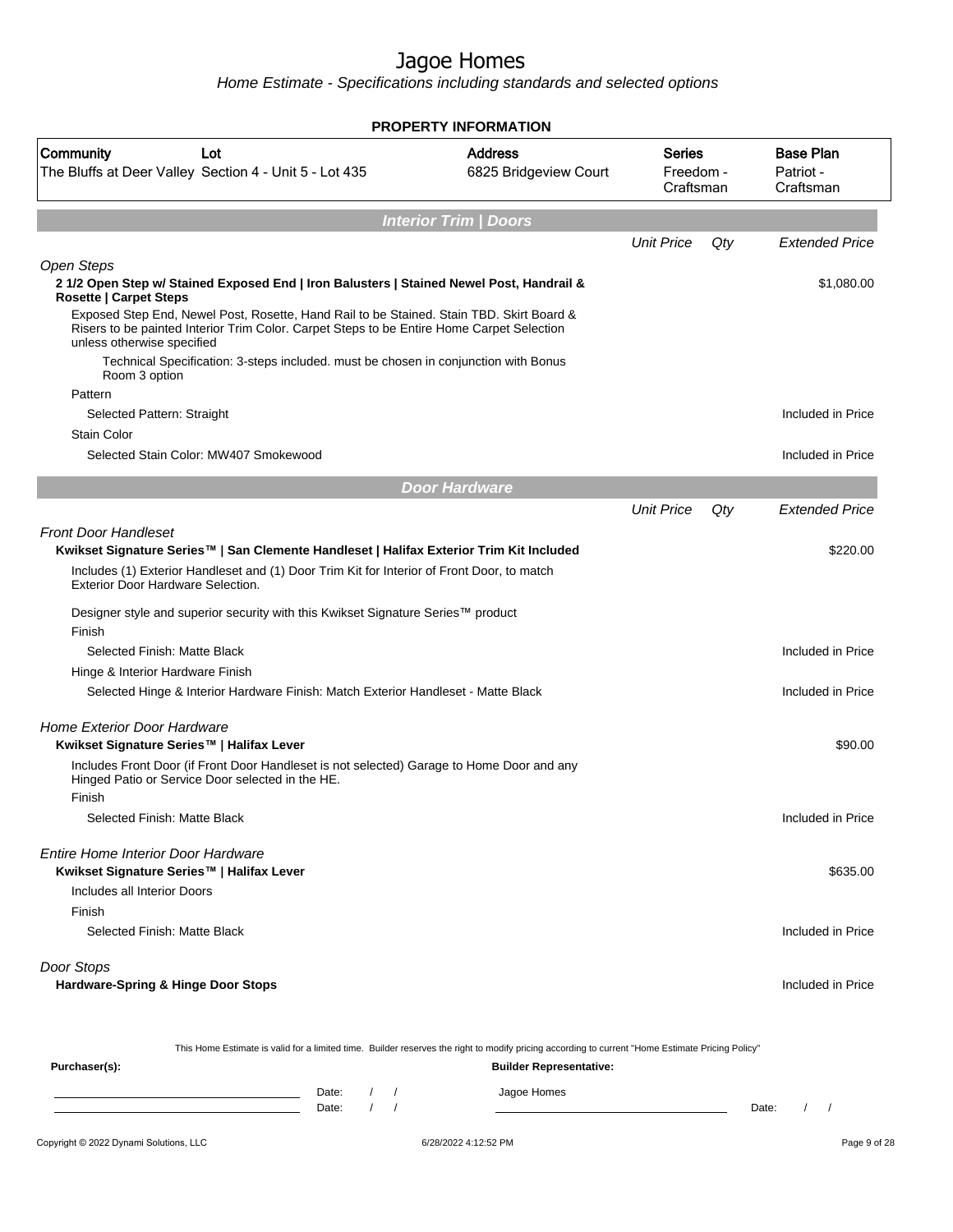|                                                                                                                                                                                                                                                                 | <b>PROPERTY INFORMATION</b>             |                                         |     |                                            |
|-----------------------------------------------------------------------------------------------------------------------------------------------------------------------------------------------------------------------------------------------------------------|-----------------------------------------|-----------------------------------------|-----|--------------------------------------------|
| Community<br>Lot<br>The Bluffs at Deer Valley Section 4 - Unit 5 - Lot 435                                                                                                                                                                                      | <b>Address</b><br>6825 Bridgeview Court | <b>Series</b><br>Freedom -<br>Craftsman |     | <b>Base Plan</b><br>Patriot -<br>Craftsman |
|                                                                                                                                                                                                                                                                 | <b>Cabinets</b>                         |                                         |     |                                            |
|                                                                                                                                                                                                                                                                 |                                         | <b>Unit Price</b>                       | Qty | <b>Extended Price</b>                      |
| Kitchen Cabinet Design Options<br><b>Upgraded Kitchen Layout</b><br>42" Wall Cabinets Base will return in L shape on rear exterior wall w/Triple Window centered<br>on Kitchen Sink. Adds (3) Floating Wall Shelves to match Kitchen Cabinets at end of L shape |                                         |                                         |     | \$2,795.00                                 |
| run.<br>Technical Specification: Change existing layout of Wall Cabinets to 42" Tall Straight Lay<br>w/Crown Mould.                                                                                                                                             |                                         |                                         |     |                                            |
| <b>Kitchen Cabinets</b><br>435 TBDV (Market) Late Change Request - Kitchen Cabinets to be Winstead Painted White                                                                                                                                                |                                         |                                         |     | \$1,540.00                                 |
| <b>Owners Bath Cabinets</b><br>435 TBDV (Market) Late Change Request - Owner's Bath Cabinets to be Winstead Painted<br>White. Vanity Height to be 35" Raised Vanity Height                                                                                      |                                         |                                         |     | \$255.00                                   |
| <b>Bath 2 Cabinets</b><br>435 TBDV (Market) Late Change Request - Bath 2 Cabinets to be Winstead Painted White.<br>Vanity Height to be 35" Raised Vanity Height                                                                                                 |                                         |                                         |     | \$200.00                                   |
|                                                                                                                                                                                                                                                                 | <b>Cabinet Hardware</b>                 |                                         |     |                                            |
|                                                                                                                                                                                                                                                                 |                                         | <b>Unit Price</b>                       | Qty | <b>Extended Price</b>                      |
| xBath 2 Cabinet Door Hardware<br><b>Vanity Cabinet Door Hardware</b>                                                                                                                                                                                            |                                         |                                         |     | Included in Price                          |
| <b>Cabinet Door Hardware</b><br>Selected Cabinet Door Hardware: 5" BP873128-900 Matte Black                                                                                                                                                                     |                                         |                                         |     | Included in Price                          |
| xBath 2 Cabinet Drawer Hardware<br><b>Vanity Cabinet Drawer Hardware</b>                                                                                                                                                                                        |                                         |                                         |     | Included in Price                          |
| <b>Cabinet Drawer Hardware</b><br>Selected Cabinet Drawer Hardware: 3" BP87396-900 Matte Black                                                                                                                                                                  |                                         |                                         |     | Included in Price                          |
|                                                                                                                                                                                                                                                                 | <b>Countertops   Backsplashes</b>       |                                         |     |                                            |
| Upgraded Layout   Backsplash                                                                                                                                                                                                                                    |                                         | <b>Unit Price</b>                       | Qty | <b>Extended Price</b>                      |
| Subway Tile   4" x 12"<br>Make a design statement in timeless subway tile.                                                                                                                                                                                      |                                         |                                         |     | \$1,175.00                                 |
| Daltile                                                                                                                                                                                                                                                         |                                         |                                         |     |                                            |
| <b>Ceramic Install Pattern</b><br>Selected Ceramic Install Pattern: Half Offset - Horizontal                                                                                                                                                                    |                                         |                                         |     | Included in Price                          |
| Color<br>Selected Color: White                                                                                                                                                                                                                                  |                                         |                                         |     | Included in Price                          |
| This Home Estimate is valid for a limited time. Builder reserves the right to modify pricing according to current "Home Estimate Pricing Policy"<br>Purchaser(s):                                                                                               | <b>Builder Representative:</b>          |                                         |     |                                            |
| Date:<br>$\left  \right $<br>the control of the control of the control of the control of<br>$\sqrt{2}$<br>$\prime$<br>Date:                                                                                                                                     | Jagoe Homes                             |                                         |     | Date:<br>$\prime$<br>$\sqrt{2}$            |
| Copyright © 2022 Dynami Solutions, LLC                                                                                                                                                                                                                          | 6/28/2022 4:12:52 PM                    |                                         |     | Page 10 of 28                              |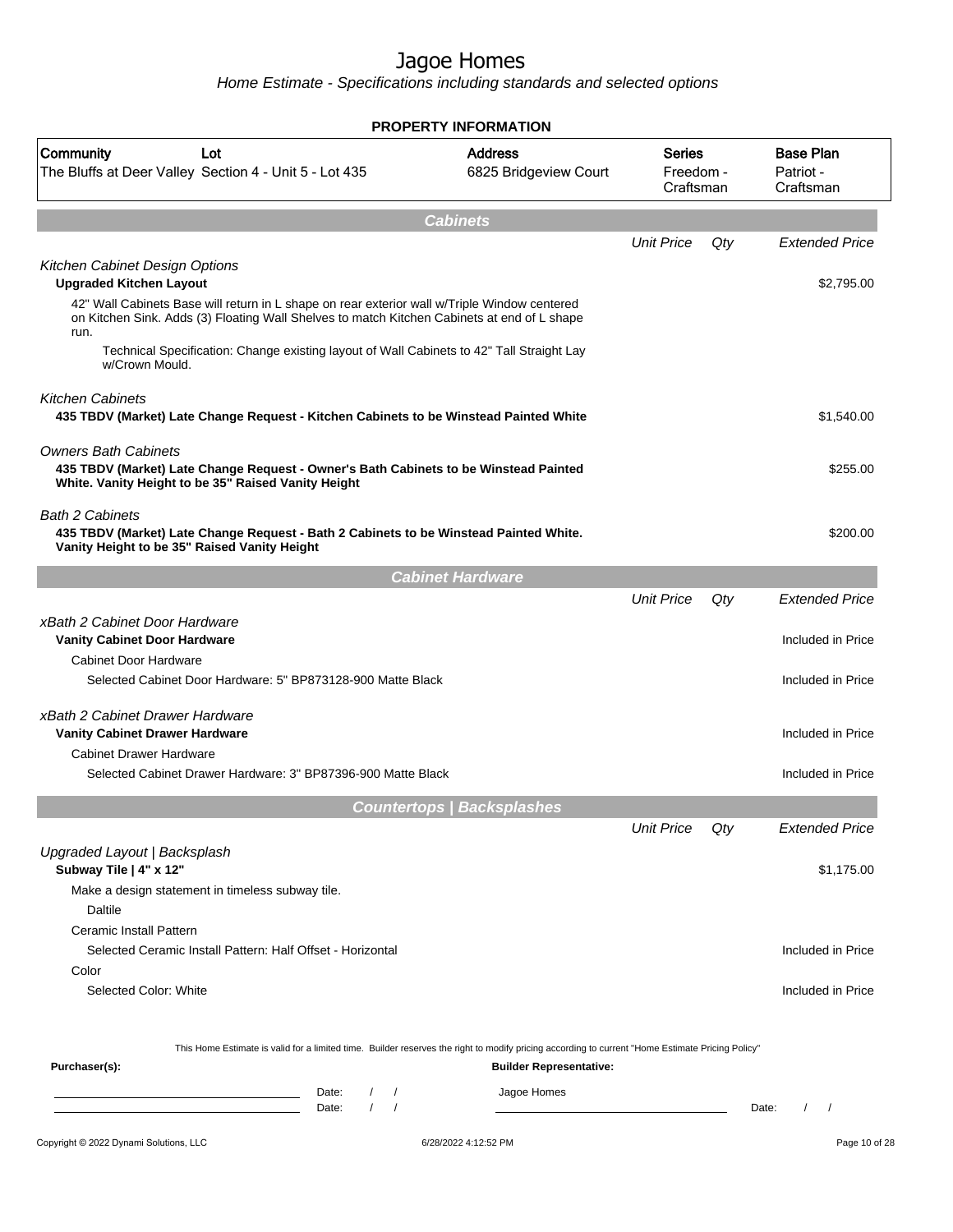Home Estimate - Specifications including standards and selected options

| <b>PROPERTY INFORMATION</b>                                                         |                                         |                                         |        |                       |  |                                            |  |
|-------------------------------------------------------------------------------------|-----------------------------------------|-----------------------------------------|--------|-----------------------|--|--------------------------------------------|--|
| Community<br>Lot<br>The Bluffs at Deer Valley Section 4 - Unit 5 - Lot 435          | <b>Address</b><br>6825 Bridgeview Court | <b>Series</b><br>Freedom -<br>Craftsman |        |                       |  | <b>Base Plan</b><br>Patriot -<br>Craftsman |  |
|                                                                                     | <b>Countertops   Backsplashes</b>       |                                         |        |                       |  |                                            |  |
| Upgraded Layout   Backsplash                                                        |                                         | <b>Unit Price</b>                       | Qty    | <b>Extended Price</b> |  |                                            |  |
| <b>Grout Color</b><br>Selected Grout Color: 10 Black<br>Trim                        |                                         |                                         |        | Included in Price     |  |                                            |  |
| Selected Trim: Jolly   Polished Chrome                                              |                                         |                                         |        | Included in Price     |  |                                            |  |
| Owners Bath   Vanity Countertop<br>Rectangular Wave Bowl - Cultured Marble<br>Color |                                         |                                         |        | \$210.00              |  |                                            |  |
| Selected Color: #250 Carrera Frost - Matte                                          |                                         |                                         |        | Included in Price     |  |                                            |  |
| Bath 2   Vanity Countertop<br>Rectangular Wave Bowl - Cultured Marble<br>Color      |                                         |                                         |        | \$155.00              |  |                                            |  |
| Selected Color: #250 Carrera Frost - Matte                                          |                                         |                                         |        | Included in Price     |  |                                            |  |
|                                                                                     | <b>Mirrors</b>                          |                                         |        |                       |  |                                            |  |
|                                                                                     |                                         | <b>Unit Price</b>                       | $Q$ ty | <b>Extended Price</b> |  |                                            |  |
| <b>Owners Bath Mirrors</b><br>Beveled Edge Mirror(s)   Per Base Plan                |                                         |                                         |        | Included in Price     |  |                                            |  |
| <b>Bath 2 Mirror</b><br>Beveled Edge Mirror(s)   Per Base Plan                      |                                         |                                         |        | Included in Price     |  |                                            |  |
| <b>Powder Room Mirror</b><br>Beveled Edge Mirror, 24" x 36"                         |                                         |                                         |        | Included in Price     |  |                                            |  |
|                                                                                     | <b>Appliances</b>                       |                                         |        |                       |  |                                            |  |
|                                                                                     |                                         | <b>Unit Price</b>                       | Qty    | <b>Extended Price</b> |  |                                            |  |
| Kitchen Range<br>Range - Electric - Free Standing Smooth Top<br>Finish              |                                         |                                         |        | Included in Price     |  |                                            |  |
| Selected Finish: Stainless Steel - JB645RKSS                                        |                                         |                                         |        | \$115.00              |  |                                            |  |

This Home Estimate is valid for a limited time. Builder reserves the right to modify pricing according to current "Home Estimate Pricing Policy"

**Purchaser(s): Builder Representative:** Date: / / Jagoe Homes<br>Date: / / Jagoe Homes Date: / / **Date: / / 2006** Date: / / / Date: / / / Date: / / / 2006 Date: / / / 2006 Date: / / / 2006 Date: / / / 2006 Date: / / / 2007 Date: / / / 2007 Date: / / / 2007 Date: / / / 2007 Date: / / / 2007 Date: / / / 2007 D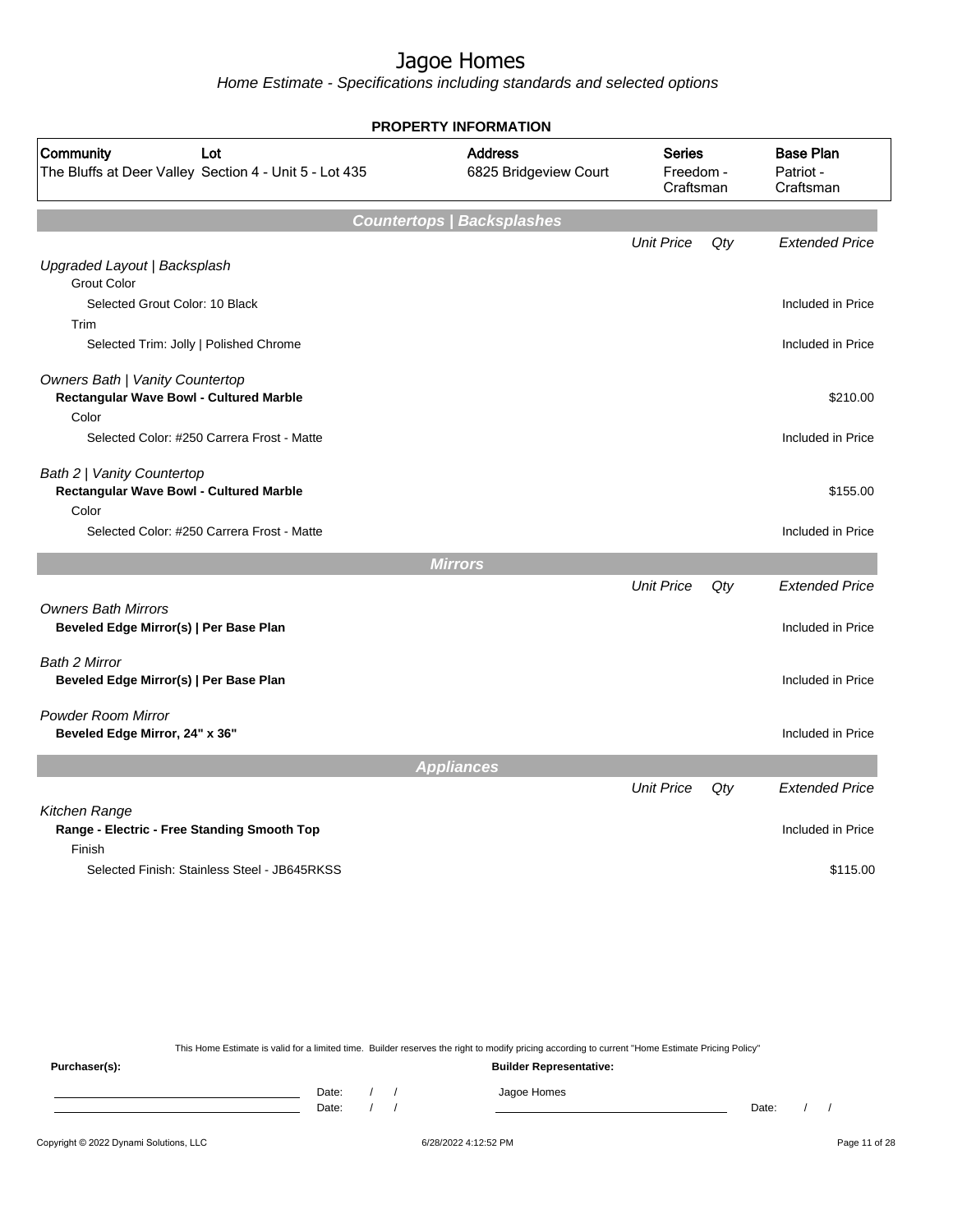Home Estimate - Specifications including standards and selected options

|                                                                                                  | PROPERTY INFORMATION                    |                                         |                |                                            |
|--------------------------------------------------------------------------------------------------|-----------------------------------------|-----------------------------------------|----------------|--------------------------------------------|
| Community<br>Lot<br>The Bluffs at Deer Valley Section 4 - Unit 5 - Lot 435                       | <b>Address</b><br>6825 Bridgeview Court | <b>Series</b><br>Freedom -<br>Craftsman |                | <b>Base Plan</b><br>Patriot -<br>Craftsman |
|                                                                                                  | <b>Appliances</b>                       |                                         |                |                                            |
|                                                                                                  |                                         | <b>Unit Price</b>                       | Qty            | <b>Extended Price</b>                      |
| Kitchen Microwave or Microwave Hood<br><b>Microwave - Stainless Steel</b>                        |                                         |                                         |                | \$80.00                                    |
| GE® 1.6 CU. FT. OVER-THE-RANGE MICROWAVE OVEN                                                    |                                         |                                         |                |                                            |
| Technical Specification: APPROXIMATE DIMENSIONS (HxWxD)<br>16 1/8 H x 29 7/8 W x 15 9/16 D in    |                                         |                                         |                |                                            |
| Finish                                                                                           |                                         |                                         |                |                                            |
| Selected Finish: Stainless Steel - JVM3160RFSS                                                   |                                         |                                         |                | Included in Price                          |
| Kitchen Dishwasher                                                                               |                                         |                                         |                |                                            |
| Dishwasher - Front Control - Stainless Steel                                                     |                                         |                                         |                | \$60.00                                    |
| GE® FRONT CONTROL WITH PLASTIC INTERIOR DISHWASHER WITH SANITIZE<br><b>CYCLE &amp; DRY BOOST</b> |                                         |                                         |                |                                            |
| Technical Specification: APPROXIMATE DIMENSIONS (HxWxD)<br>33 3/8 H x 23 3/4 W x 24 D in         |                                         |                                         |                |                                            |
| Finish                                                                                           |                                         |                                         |                |                                            |
| Selected Finish: GDF550PSRSS                                                                     |                                         |                                         |                | Included in Price                          |
| Refrigerator                                                                                     |                                         |                                         |                |                                            |
| Refrigerator - Side by Side w/ Ice & Water on Door                                               |                                         |                                         |                | Included in Price                          |
| Finish                                                                                           |                                         |                                         |                |                                            |
| Selected Finish: Stainless Steel - GSS25GSHSS                                                    |                                         |                                         |                | \$165.00                                   |
|                                                                                                  | <b>Plumbing</b>                         |                                         |                |                                            |
|                                                                                                  |                                         | <b>Unit Price</b>                       | Qty            | <b>Extended Price</b>                      |
| <b>Owners Bath   Fixtures</b>                                                                    |                                         |                                         |                |                                            |
| <b>Bath Fixtures   White</b>                                                                     |                                         |                                         |                | Included in Price                          |
| Color                                                                                            |                                         |                                         |                |                                            |
| Selected Color: White                                                                            |                                         |                                         |                | Included in Price                          |
| <b>Owners Bath   Vanity</b>                                                                      |                                         |                                         |                |                                            |
| 72" Double Bowl w/ 24" Linen Cabinet                                                             |                                         |                                         |                | \$2,085.00                                 |
| Owners Bath   Lavatory Faucet                                                                    |                                         |                                         |                |                                            |
| Delta Ashlyn   2564   4" Spread                                                                  |                                         |                                         | $\overline{2}$ | Included in Price                          |
| Finish                                                                                           |                                         |                                         |                |                                            |
| Selected Finish: Matte Black                                                                     |                                         |                                         |                | \$200.00                                   |
|                                                                                                  |                                         |                                         |                |                                            |

This Home Estimate is valid for a limited time. Builder reserves the right to modify pricing according to current "Home Estimate Pricing Policy"

**Purchaser(s): Builder Representative:** Date: / / Jagoe Homes<br>Date: / / Jagoe Homes Date: / / **Date: / / 2006** Date: / / / Date: / / / Date: / / / 2006 Date: / / / 2006 Date: / / / 2006 Date: / / / 2006 Date: / / / 2007 Date: / / / 2007 Date: / / / 2007 Date: / / / 2007 Date: / / / 2007 Date: / / / 2007 D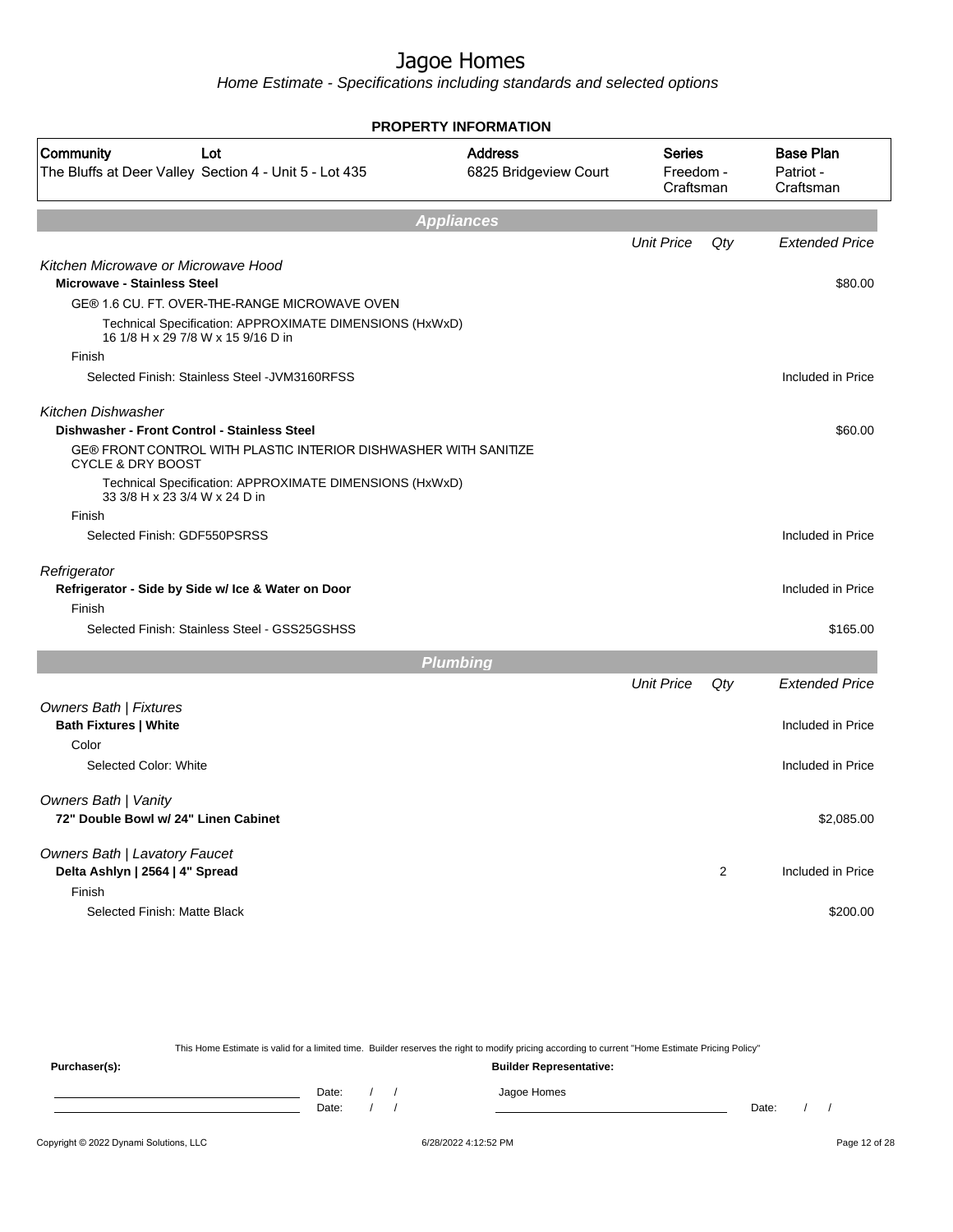| <b>PROPERTY INFORMATION</b>                                                                                               |                                         |                                         |     |                                            |  |  |
|---------------------------------------------------------------------------------------------------------------------------|-----------------------------------------|-----------------------------------------|-----|--------------------------------------------|--|--|
| Community<br>Lot<br>The Bluffs at Deer Valley Section 4 - Unit 5 - Lot 435                                                | <b>Address</b><br>6825 Bridgeview Court | <b>Series</b><br>Freedom -<br>Craftsman |     | <b>Base Plan</b><br>Patriot -<br>Craftsman |  |  |
|                                                                                                                           | <b>Plumbing</b>                         |                                         |     |                                            |  |  |
|                                                                                                                           |                                         | <b>Unit Price</b>                       | Qty | <b>Extended Price</b>                      |  |  |
| Owners Bath   Tub/Shower or Shower Stall<br>60" Fiberglass Shower Stall   Shower Door                                     |                                         |                                         |     | \$1,080.00                                 |  |  |
| Semi Frameless Chrome Shower Door with Clear Glass Included Plan may be revised to<br>accomodate shower.<br>Glass Pattern |                                         |                                         |     |                                            |  |  |
| Selected Glass Pattern: Clear                                                                                             |                                         |                                         |     | Included in Price                          |  |  |
| Semi Frameless Sliding Shower Door                                                                                        |                                         |                                         |     |                                            |  |  |
| Selected Semi Frameless Sliding Shower Door: Matte Black (Clear Glass ONLY)<br>Shower Door                                |                                         |                                         |     | \$660.00                                   |  |  |
| Selected Shower Door: N/A                                                                                                 |                                         |                                         |     | Included in Price                          |  |  |
| Owners Bath   Shower Stall Faucet<br>Delta Ashyln®   Monitor® 14 Series Shower Trim                                       |                                         |                                         |     | Included in Price                          |  |  |
| Model # T14264                                                                                                            |                                         |                                         |     |                                            |  |  |
| Finish<br>Selected Finish: Matte Black                                                                                    |                                         |                                         |     | \$220.00                                   |  |  |
| Owners Bath   Commode<br>Commode   Standard                                                                               |                                         |                                         |     | Included in Price                          |  |  |
| 1.6 Gallon<br>2 PC                                                                                                        |                                         |                                         |     |                                            |  |  |
| Owners Bath   Accessories<br>Ashlyn Robe Hooks (Qty 2) & Paper Holder                                                     |                                         |                                         |     | \$100.00                                   |  |  |
| Finish<br>Selected Finish: Matte Black                                                                                    |                                         |                                         |     | \$50.00                                    |  |  |
| Bath 2   Fixtures<br><b>Bath Fixtures   White</b>                                                                         |                                         |                                         |     | Included in Price                          |  |  |
| Color                                                                                                                     |                                         |                                         |     |                                            |  |  |
| Selected Color: White                                                                                                     |                                         |                                         |     | Included in Price                          |  |  |
| Bath 2   Lavatory Faucet<br>Delta Ashlyn   2564   4" Spread                                                               |                                         |                                         |     | Included in Price                          |  |  |
| Finish                                                                                                                    |                                         |                                         |     |                                            |  |  |
| Selected Finish: Matte Black                                                                                              |                                         |                                         |     | \$100.00                                   |  |  |
| Bath 2   Tub/Shower or Shower Stall<br>60" Fiberglass Tub/Shower                                                          |                                         |                                         |     | Included in Price                          |  |  |
|                                                                                                                           |                                         |                                         |     |                                            |  |  |

|                                        |                |  | This Home Estimate is valid for a limited time. Builder reserves the right to modify pricing according to current "Home Estimate Pricing Policy" |       |  |               |
|----------------------------------------|----------------|--|--------------------------------------------------------------------------------------------------------------------------------------------------|-------|--|---------------|
| Purchaser(s):                          |                |  | <b>Builder Representative:</b>                                                                                                                   |       |  |               |
|                                        | Date:<br>Date: |  | Jagoe Homes                                                                                                                                      | Date: |  |               |
| Copyright © 2022 Dynami Solutions, LLC |                |  | 6/28/2022 4:12:52 PM                                                                                                                             |       |  | Page 13 of 28 |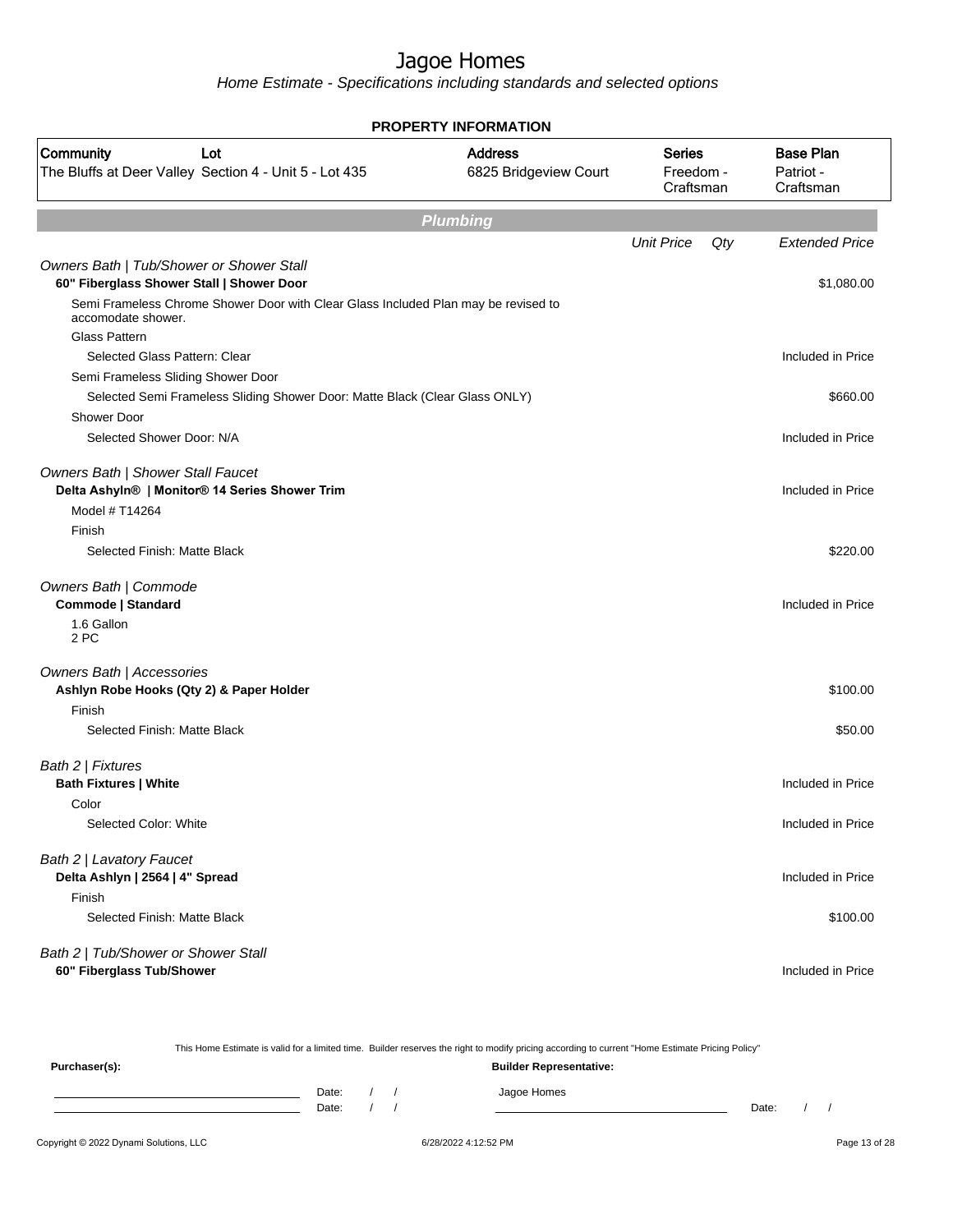Home Estimate - Specifications including standards and selected options

| <b>PROPERTY INFORMATION</b>                                                                     |                                                                                    |                   |     |                       |  |  |  |  |  |                                            |
|-------------------------------------------------------------------------------------------------|------------------------------------------------------------------------------------|-------------------|-----|-----------------------|--|--|--|--|--|--------------------------------------------|
| Community<br>Lot<br>The Bluffs at Deer Valley Section 4 - Unit 5 - Lot 435                      | <b>Address</b><br><b>Series</b><br>6825 Bridgeview Court<br>Freedom -<br>Craftsman |                   |     |                       |  |  |  |  |  | <b>Base Plan</b><br>Patriot -<br>Craftsman |
|                                                                                                 | <b>Plumbing</b>                                                                    |                   |     |                       |  |  |  |  |  |                                            |
|                                                                                                 |                                                                                    | <b>Unit Price</b> | Qty | <b>Extended Price</b> |  |  |  |  |  |                                            |
| Bath 2   Tub/Shower Faucet                                                                      |                                                                                    |                   |     |                       |  |  |  |  |  |                                            |
| Delta Ashlyn Tub/Shower Faucet T14464                                                           |                                                                                    |                   |     | Included in Price     |  |  |  |  |  |                                            |
| Finish                                                                                          |                                                                                    |                   |     |                       |  |  |  |  |  |                                            |
| Selected Finish: Matte Black                                                                    |                                                                                    |                   |     | \$180.00              |  |  |  |  |  |                                            |
| Bath 2   Commode<br>Commode   Standard                                                          |                                                                                    |                   |     | Included in Price     |  |  |  |  |  |                                            |
| 1.6 Gallon<br>2 PC                                                                              |                                                                                    |                   |     |                       |  |  |  |  |  |                                            |
| Bath 2   Accessories<br>Ashlyn Robe Hooks (Qty 2) & Paper Holder.                               |                                                                                    |                   |     | \$100.00              |  |  |  |  |  |                                            |
| Hooks to be hung 67" above Finished Floor unless customer selects different location.<br>Finish |                                                                                    |                   |     |                       |  |  |  |  |  |                                            |
| Selected Finish: Matte Black                                                                    |                                                                                    |                   |     | \$40.00               |  |  |  |  |  |                                            |
| Powder   Fixtures<br><b>Bath Fixtures   White</b>                                               |                                                                                    |                   |     | Included in Price     |  |  |  |  |  |                                            |
| Color                                                                                           |                                                                                    |                   |     |                       |  |  |  |  |  |                                            |
| Selected Color: White                                                                           |                                                                                    |                   |     | Included in Price     |  |  |  |  |  |                                            |
| Powder Vanity   Pedestal<br><b>Pedestal Sink</b>                                                |                                                                                    |                   |     | Included in Price     |  |  |  |  |  |                                            |
| <b>Powder Lavatory Faucet</b><br>Delta Ashlyn   2564   4" Spread                                |                                                                                    |                   |     | Included in Price     |  |  |  |  |  |                                            |
| Finish<br>Selected Finish: Matte Black                                                          |                                                                                    |                   |     | \$100.00              |  |  |  |  |  |                                            |
| Powder   Commode<br>Commode   Standard<br>1.6 Gallon<br>2 PC                                    |                                                                                    |                   |     | Included in Price     |  |  |  |  |  |                                            |
| Powder   Accessories<br>Ashlyn Towel Ring and Paper Holder<br>Finish                            |                                                                                    |                   |     | \$90.00               |  |  |  |  |  |                                            |
| Selected Finish: Matte Black                                                                    |                                                                                    |                   |     | \$35.00               |  |  |  |  |  |                                            |

This Home Estimate is valid for a limited time. Builder reserves the right to modify pricing according to current "Home Estimate Pricing Policy" **Purchaser(s): Builder Representative:** Date: / / Jagoe Homes<br>Date: / / Jagoe Homes Date: / / Date: / /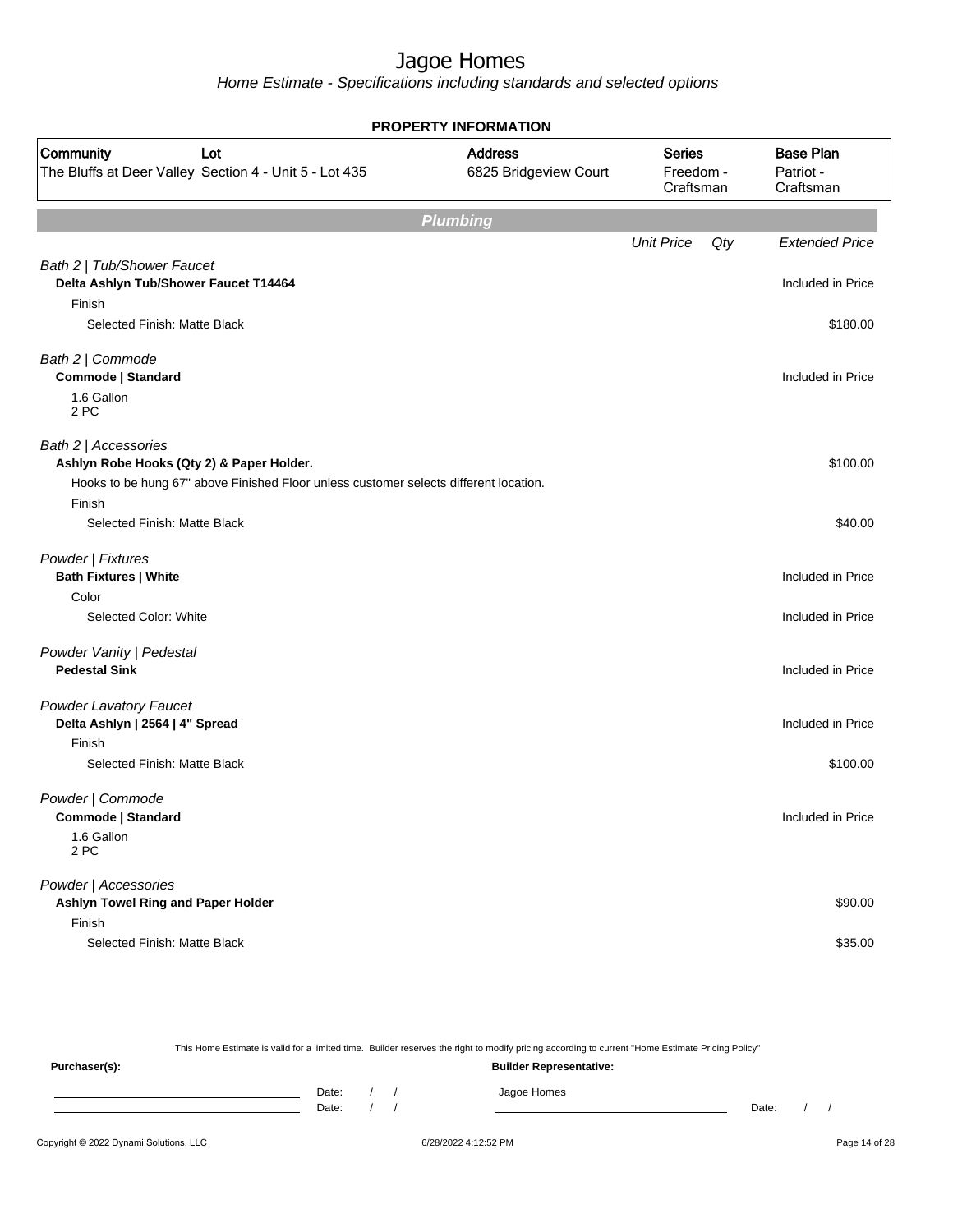Home Estimate - Specifications including standards and selected options

| <b>PROPERTY INFORMATION</b>                                                                    |                                                                                      |                                         |                                         |     |                                            |  |  |
|------------------------------------------------------------------------------------------------|--------------------------------------------------------------------------------------|-----------------------------------------|-----------------------------------------|-----|--------------------------------------------|--|--|
| Community<br>The Bluffs at Deer Valley Section 4 - Unit 5 - Lot 435                            | Lot                                                                                  | <b>Address</b><br>6825 Bridgeview Court | <b>Series</b><br>Freedom -<br>Craftsman |     | <b>Base Plan</b><br>Patriot -<br>Craftsman |  |  |
|                                                                                                |                                                                                      | <b>Plumbing</b>                         |                                         |     |                                            |  |  |
|                                                                                                |                                                                                      |                                         | <b>Unit Price</b>                       | Qty | <b>Extended Price</b>                      |  |  |
| Kitchen   Sink<br><b>Drain</b>                                                                 | Blanco Diamond Drop In Sink - Super Single Bowl w/Chrome Disposal Flange, Off Center |                                         |                                         |     | \$375.00                                   |  |  |
| 9 1/2" Depth<br>Off Center Drain                                                               | Compatible with Single Hole Installation Faucet ONLY                                 |                                         |                                         |     |                                            |  |  |
| Color                                                                                          |                                                                                      |                                         |                                         |     |                                            |  |  |
| Selected Color: Anthracite 440194                                                              |                                                                                      |                                         |                                         |     | Included in Price                          |  |  |
| Kitchen   Sink Faucet<br>Essa #9113   Single Handle Pull Down                                  |                                                                                      |                                         |                                         |     | \$310.00                                   |  |  |
| Finish                                                                                         |                                                                                      |                                         |                                         |     |                                            |  |  |
| Selected Finish: Black                                                                         |                                                                                      |                                         |                                         |     | \$90.00                                    |  |  |
| Kitchen   Garbage Disposal<br>Garbage Disposal 1/3 hp                                          |                                                                                      |                                         |                                         |     | Included in Price                          |  |  |
| Kitchen Ice Maker Water Line<br><b>Ice Maker Water Line</b>                                    |                                                                                      |                                         |                                         |     | Included in Price                          |  |  |
| Entire Home Water Heater<br><b>Tankless Water Heater</b>                                       |                                                                                      |                                         |                                         |     | Included in Price                          |  |  |
| Entire Home Main Water Shutoff Valve<br><b>Main Water Shutoff Valve</b>                        |                                                                                      |                                         |                                         |     | Included in Price                          |  |  |
| <b>Entire Home Plumbing Supply Pipes</b><br><b>Plumbing Pipes: Water Continuous PEX Piping</b> |                                                                                      |                                         |                                         |     | Included in Price                          |  |  |
| Entire Home Plumbing Waste & Vent Lines<br><b>Plumbing Drains and Vents PVC</b>                |                                                                                      |                                         |                                         |     | Included in Price                          |  |  |
| Entire Home Secondary Shut-Off Valves<br>Secondary Shut-Off Valves at each fixture             |                                                                                      |                                         |                                         |     | Included in Price                          |  |  |
| <b>Exterior Plumbing Sewer Lines</b>                                                           | Plumbing Pipes: Exterior Sewer Lines PVC Schedule 40                                 |                                         |                                         |     | Included in Price                          |  |  |
| <b>Exterior Sillcocks</b><br><b>Outside Faucets Frost Proof (Per Plan)</b>                     |                                                                                      |                                         |                                         |     | Included in Price                          |  |  |

This Home Estimate is valid for a limited time. Builder reserves the right to modify pricing according to current "Home Estimate Pricing Policy" **Purchaser(s): Builder Representative:** Date: / / Jagoe Homes<br>Date: / / Jagoe Homes Date: / / **Date: / / 2006** Date: / / / Date: / / / Date: / / / 2006 Date: / / / 2006 Date: / / / 2006 Date: / / / 2006 Date: / / / 2007 Date: / / / 2007 Date: / / / 2007 Date: / / / 2007 Date: / / / 2007 Date: / / / 2007 D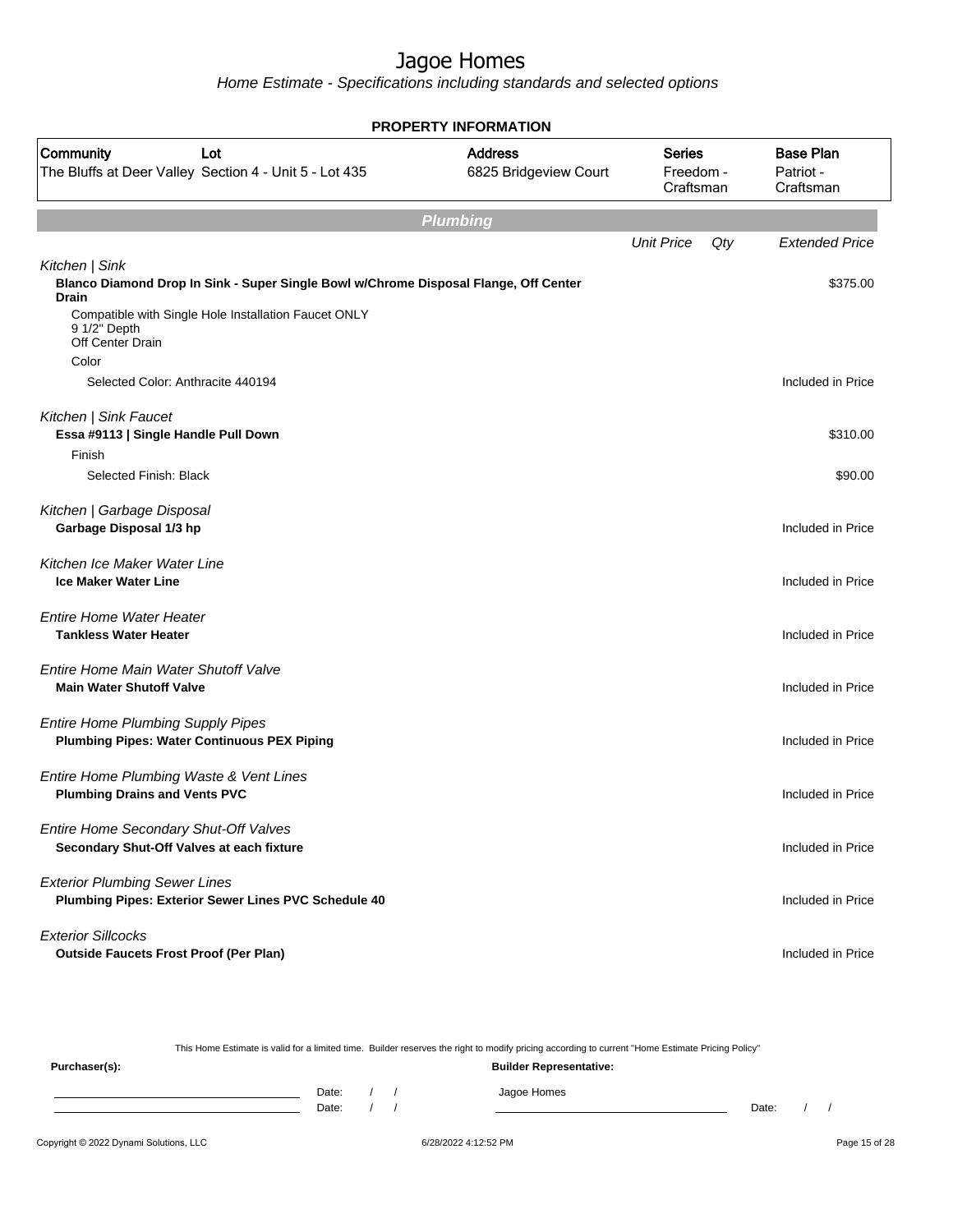Home Estimate - Specifications including standards and selected options

|                                                                                                                              | <b>PROPERTY INFORMATION</b>             |                                         |     |                                            |
|------------------------------------------------------------------------------------------------------------------------------|-----------------------------------------|-----------------------------------------|-----|--------------------------------------------|
| Community<br>Lot<br>The Bluffs at Deer Valley Section 4 - Unit 5 - Lot 435                                                   | <b>Address</b><br>6825 Bridgeview Court | <b>Series</b><br>Freedom -<br>Craftsman |     | <b>Base Plan</b><br>Patriot -<br>Craftsman |
|                                                                                                                              | <b>Electrical</b>                       |                                         |     |                                            |
| Front Porch   Ceiling Light(s)<br><b>Recessed Lighting (Per Plan)</b>                                                        |                                         | <b>Unit Price</b>                       | Qty | <b>Extended Price</b><br>Included in Price |
| Front Entry   Ceiling Light(s)<br><b>Recessed Lighting (Per Plan)</b>                                                        |                                         |                                         |     | \$0.00                                     |
| Storage   Ceiling Light(s)<br>Flush Mount Light   2 Bulb<br>Finish                                                           |                                         |                                         |     | Included in Price                          |
| Selected Finish: Black                                                                                                       |                                         |                                         |     | Included in Price                          |
| Home Office   Ceiling Light(s)<br><b>Recessed Lighting (Per Plan)</b>                                                        |                                         |                                         |     | Included in Price                          |
| <b>Closet Under Stairs Light</b><br>Satco - 7" Square Flush Mount, 13.5 Watt/LED w/Switch                                    |                                         |                                         |     | \$0.00                                     |
| Family Room   Recessed Light(s)<br><b>Recessed Lighting (Per Plan)</b>                                                       |                                         |                                         |     | Included in Price                          |
| Kitchen   Under Cabinet Lighting<br>Under Cabinet Lighting Package, qty 3                                                    |                                         |                                         |     | \$330.00                                   |
| Includes one under counter lighting package to be installed in predetermined location under<br>wall cabinets in the kitchen. |                                         |                                         |     |                                            |
| Includes 3 under counter lights                                                                                              |                                         |                                         |     |                                            |
| <b>Kitchen GFI Outlet</b><br>Interior GFI Outlet(s)                                                                          |                                         |                                         |     | Included in Price                          |
| Kitchen Range Receptacle<br>Range 220 Volt Receptacle                                                                        |                                         |                                         |     | Included in Price                          |
| Dining Area   Ceiling Light(s)<br><b>Recessed Lighting (Per Plan)</b>                                                        |                                         |                                         |     | Included in Price                          |

This Home Estimate is valid for a limited time. Builder reserves the right to modify pricing according to current "Home Estimate Pricing Policy"

**Purchaser(s): Builder Representative:** Date: / / Jagoe Homes<br>Date: / / Jagoe Homes Date: / / Date: / /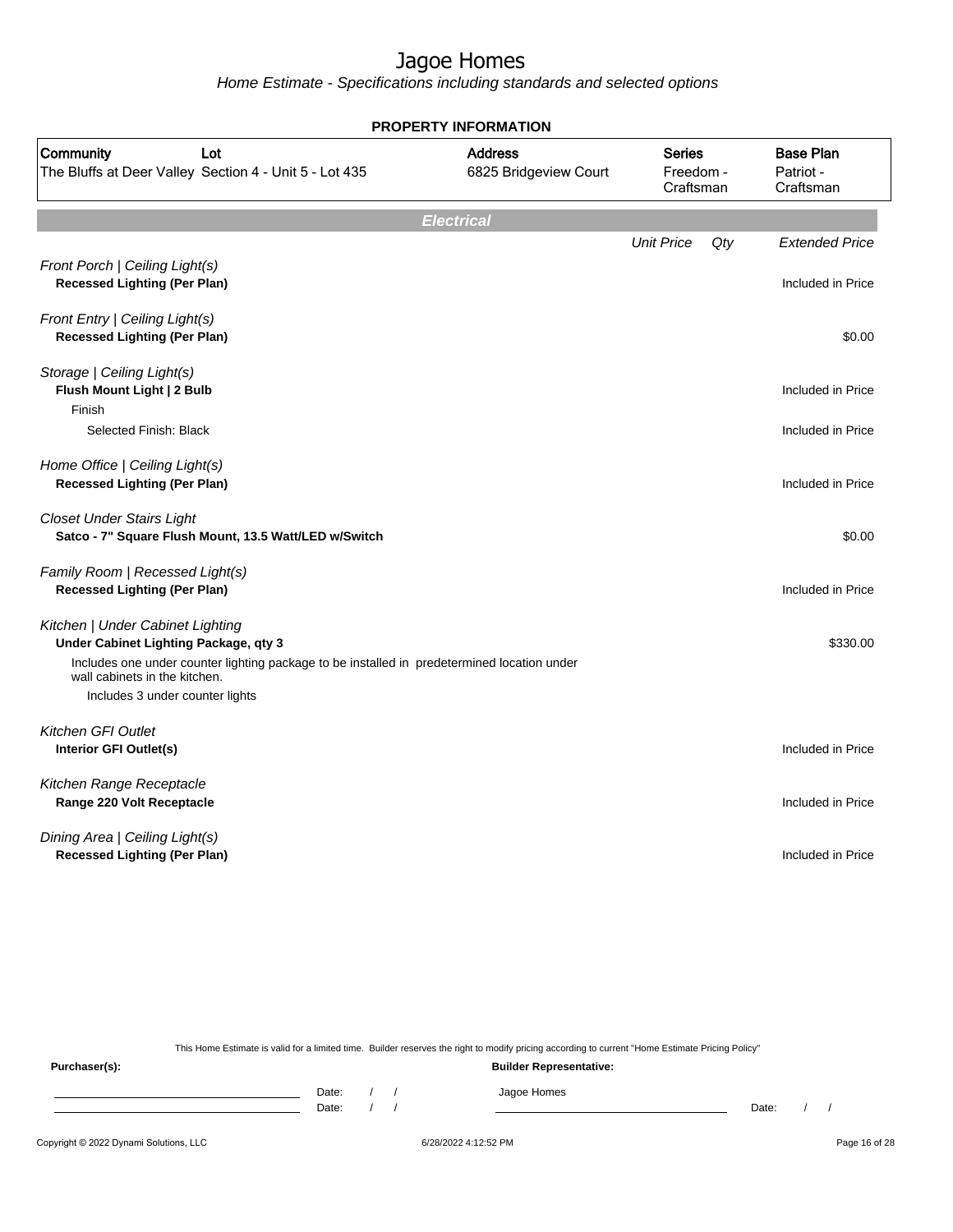Home Estimate - Specifications including standards and selected options

|                                                                                                                                                                                         | <b>PROPERTY INFORMATION</b>             |                                         |     |                                            |
|-----------------------------------------------------------------------------------------------------------------------------------------------------------------------------------------|-----------------------------------------|-----------------------------------------|-----|--------------------------------------------|
| Community<br>Lot<br>The Bluffs at Deer Valley Section 4 - Unit 5 - Lot 435                                                                                                              | <b>Address</b><br>6825 Bridgeview Court | <b>Series</b><br>Freedom -<br>Craftsman |     | <b>Base Plan</b><br>Patriot -<br>Craftsman |
|                                                                                                                                                                                         | <b>Electrical</b>                       |                                         |     |                                            |
|                                                                                                                                                                                         |                                         | <b>Unit Price</b>                       | Qty | <b>Extended Price</b>                      |
| Powder Room Vanity Light<br>Winslow   3 Light   21.5"   45886                                                                                                                           |                                         |                                         |     | \$190.00                                   |
| The Winslow vanity light features a classic look with clear seeded glass. Winslow vanity light<br>is perfect in several aesthetic environments, including traditional and transitional. |                                         |                                         |     |                                            |
| Designer Recommendation: Pair Winslow in Black with Chrome Faucets for a classic but fun<br>mix in finishes.                                                                            |                                         |                                         |     |                                            |
| Finish<br>Selected Finish: Black BK                                                                                                                                                     |                                         |                                         |     | Included in Price                          |
| Powder   Exhaust Fan or Fan/Light<br><b>Bath   Exhaust Fan Only</b>                                                                                                                     |                                         |                                         |     | Included in Price                          |
| Main Level Hall(s)   Ceiling Light(s)<br>Flush Mount Light   2 Bulb                                                                                                                     |                                         |                                         |     | Included in Price                          |
| Finish<br>Selected Finish: Black                                                                                                                                                        |                                         |                                         |     | Included in Price                          |
| Laundry   Ceiling Light(s)<br>Flush Mount Light   3 Bulb<br>Finish                                                                                                                      |                                         |                                         |     | Included in Price                          |
| Selected Finish: Black                                                                                                                                                                  |                                         |                                         |     | Included in Price                          |
| Laundry   Dryer Receptacle<br>Dryer 220 Volt Receptacle                                                                                                                                 |                                         |                                         |     | Included in Price                          |
| Pantry   Ceiling Light(s)<br>Flush Mount Light   2 Bulb<br>Finish                                                                                                                       |                                         |                                         |     | Included in Price                          |
| Selected Finish: Black                                                                                                                                                                  |                                         |                                         |     | Included in Price                          |
| Owners Suite   Ceiling Light(s)<br><b>Recessed Lighting (Per Plan)</b>                                                                                                                  |                                         |                                         |     | Included in Price                          |
| Owners Closet(s)   Ceiling Light(s)<br>Satco   9" Surface Mount LED   Switch Included                                                                                                   |                                         |                                         |     | Included in Price                          |
| Owners Bath   Exhaust Fan or Fan/Light<br><b>Bath   Exhaust Fan Only</b>                                                                                                                |                                         |                                         |     | Included in Price                          |

This Home Estimate is valid for a limited time. Builder reserves the right to modify pricing according to current "Home Estimate Pricing Policy"

**Purchaser(s): Builder Representative:** Date: / / Jagoe Homes<br>Date: / / Jagoe Homes Date: / / **Date: / / 2006** Date: / / / Date: / / / Date: / / / 2006 Date: / / / 2006 Date: / / / 2006 Date: / / / 2006 Date: / / / 2007 Date: / / / 2007 Date: / / / 2007 Date: / / / 2007 Date: / / / 2007 Date: / / / 2007 D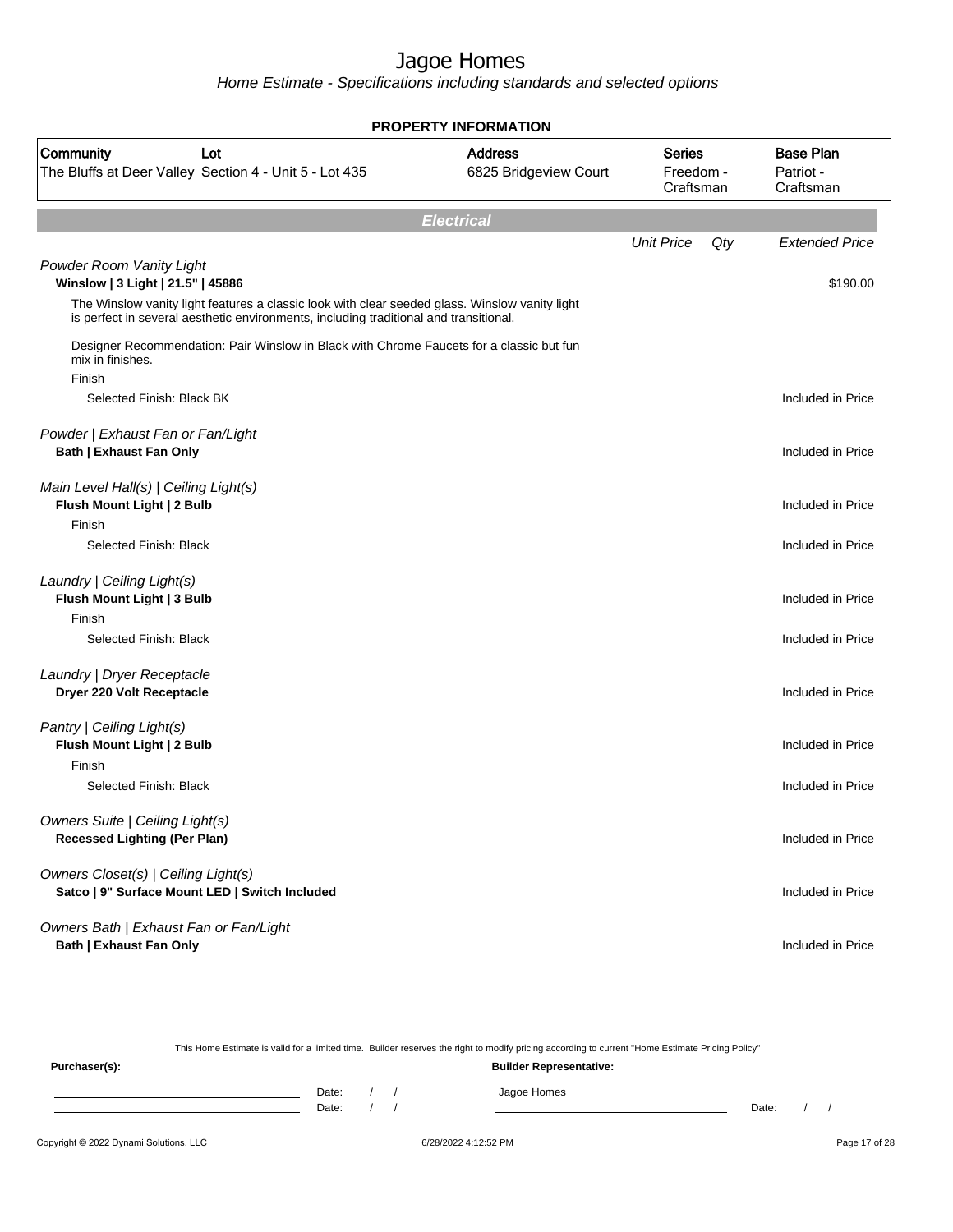Home Estimate - Specifications including standards and selected options

| <b>PROPERTY INFORMATION</b>                                                                                                                                                                                                                           |                                         |                                         |     |                                            |
|-------------------------------------------------------------------------------------------------------------------------------------------------------------------------------------------------------------------------------------------------------|-----------------------------------------|-----------------------------------------|-----|--------------------------------------------|
| Community<br>Lot<br>The Bluffs at Deer Valley Section 4 - Unit 5 - Lot 435                                                                                                                                                                            | <b>Address</b><br>6825 Bridgeview Court | <b>Series</b><br>Freedom -<br>Craftsman |     | <b>Base Plan</b><br>Patriot -<br>Craftsman |
|                                                                                                                                                                                                                                                       | <b>Electrical</b>                       |                                         |     |                                            |
| Owners Bath Additional Tub/Shower Light<br>Additional Tub/Shower Light Fixture w/ Switch<br>Includes one tub/shower special recessed light fixture with switch in choice of bathroom.<br>Technical Specification: Buyer must indicate choice of bath. |                                         | <b>Unit Price</b>                       | Qty | <b>Extended Price</b><br>\$195.00          |
| <b>Owner's Bath GFI Outlet</b><br><b>GFI Interior Outlet(s)</b>                                                                                                                                                                                       |                                         |                                         |     | Included in Price                          |
| Bedroom 2   Ceiling Light(s)<br>Flush Mount Light   3 Bulb<br>Finish                                                                                                                                                                                  |                                         |                                         |     | Included in Price                          |
| Selected Finish: Black                                                                                                                                                                                                                                |                                         |                                         |     | Included in Price                          |
| Bedroom 2   Closet Light<br>Flush Mount Light   2 Bulb<br>Finish<br>Selected Finish: Black                                                                                                                                                            |                                         |                                         |     | Included in Price<br>Included in Price     |
| Bedroom 3   Ceiling Light(s)<br>Flush Mount Light   3 Bulb<br>Finish<br>Selected Finish: Black                                                                                                                                                        |                                         |                                         |     | Included in Price<br>Included in Price     |
| Bedroom 3   Closet Light<br>Flush Mount Light   2 Bulb<br>Finish<br>Selected Finish: Black                                                                                                                                                            |                                         |                                         |     | Included in Price<br>Included in Price     |
| Bedroom 4   Ceiling Light(s)<br>Flush Mount Light   3 Bulb<br>Finish<br>Selected Finish: Black                                                                                                                                                        |                                         |                                         |     | Included in Price<br>Included in Price     |
| Bedroom 4   Closet Light<br>Flush Mount Light   2 Bulb<br>Finish<br>Selected Finish: Black                                                                                                                                                            |                                         |                                         |     | Included in Price<br>Included in Price     |

This Home Estimate is valid for a limited time. Builder reserves the right to modify pricing according to current "Home Estimate Pricing Policy" **Purchaser(s): Builder Representative:**

Date: / / Jagoe Homes<br>Date: / / Jagoe Homes Date: / / **Date: / / 2006** Date: / / / Date: / / / Date: / / / 2006 Date: / / / 2006 Date: / / / 2006 Date: / / / 2006 Date: / / / 2007 Date: / / / 2007 Date: / / / 2007 Date: / / / 2007 Date: / / / 2007 Date: / / / 2007 D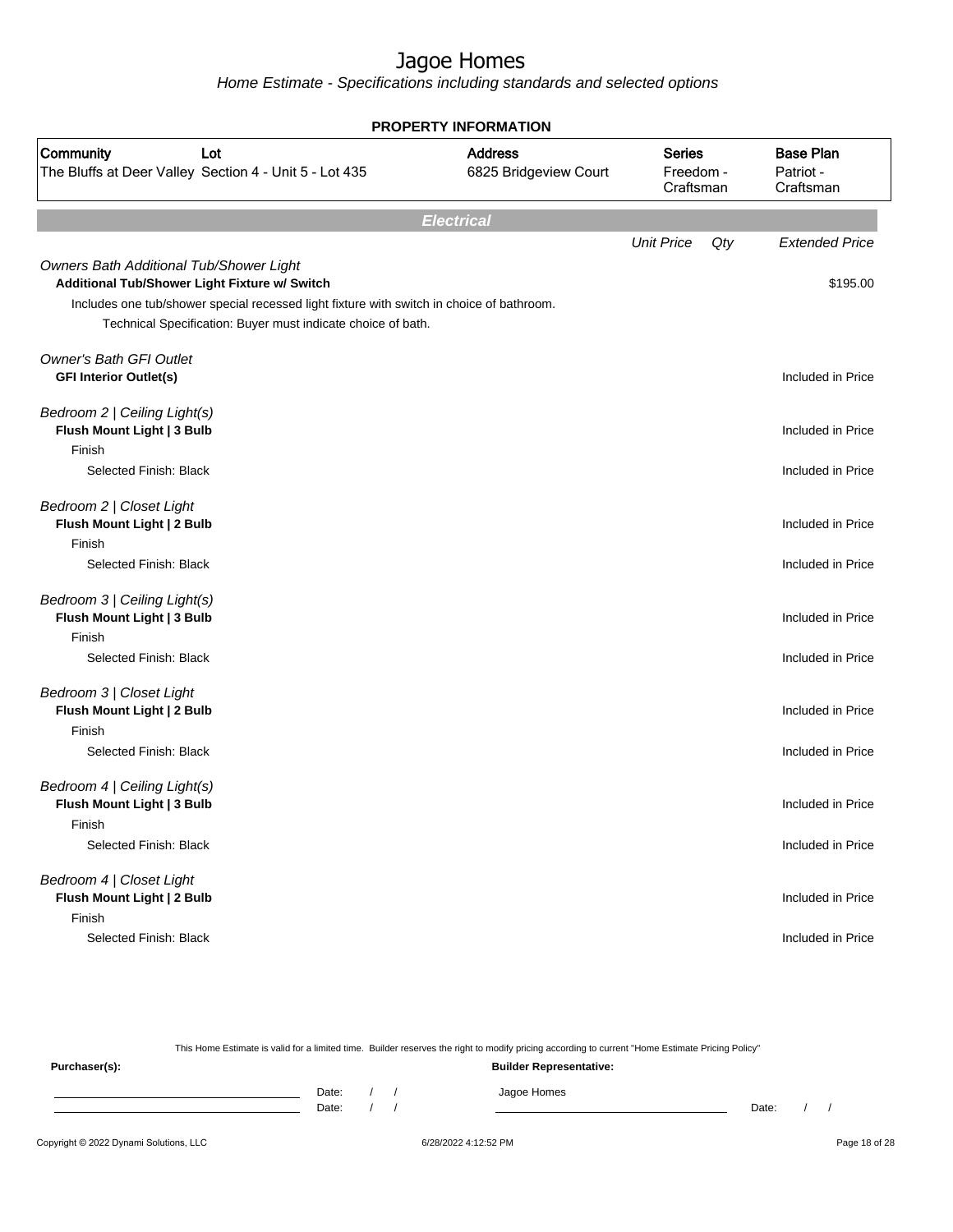Home Estimate - Specifications including standards and selected options

| <b>PROPERTY INFORMATION</b>                                         |                                                                                                                                                                                         |                                         |                                  |     |                                            |
|---------------------------------------------------------------------|-----------------------------------------------------------------------------------------------------------------------------------------------------------------------------------------|-----------------------------------------|----------------------------------|-----|--------------------------------------------|
| Community                                                           | Lot<br>The Bluffs at Deer Valley Section 4 - Unit 5 - Lot 435                                                                                                                           | <b>Address</b><br>6825 Bridgeview Court | Series<br>Freedom -<br>Craftsman |     | <b>Base Plan</b><br>Patriot -<br>Craftsman |
|                                                                     |                                                                                                                                                                                         | <b>Electrical</b>                       |                                  |     |                                            |
| <b>Bath 2 Vanity Light</b>                                          |                                                                                                                                                                                         |                                         | <b>Unit Price</b>                | Qty | <b>Extended Price</b>                      |
| Winslow   4 Lite   30"   45887                                      |                                                                                                                                                                                         |                                         |                                  |     | \$200.00                                   |
|                                                                     | The Winslow vanity light features a classic look with clear seeded glass. Winslow vanity light<br>is perfect in several aesthetic environments, including traditional and transitional. |                                         |                                  |     |                                            |
| mix in finishes.<br>Finish                                          | Designer Recommendation: Pair Winslow in Black with Chrome Faucets for a classic but fun                                                                                                |                                         |                                  |     |                                            |
| Selected Finish: Black BK                                           |                                                                                                                                                                                         |                                         |                                  |     | Included in Price                          |
| <b>Bath 2 Additional Tub/Shower Light</b>                           | Additional Tub/Shower Light Fixture w/ Switch                                                                                                                                           |                                         |                                  |     | \$195.00                                   |
|                                                                     | Includes one tub/shower special recessed light fixture with switch in choice of bathroom.                                                                                               |                                         |                                  |     |                                            |
|                                                                     | Technical Specification: Buyer must indicate choice of bath.                                                                                                                            |                                         |                                  |     |                                            |
| Bath 2   Exhaust Fan or Fan/Light<br><b>Bath   Exhaust Fan Only</b> |                                                                                                                                                                                         |                                         |                                  |     | Included in Price                          |
| <b>Bath 2 GFI Outlet</b><br>Interior GFI Outlet(s)                  |                                                                                                                                                                                         |                                         |                                  |     | Included in Price                          |
| Upper Level   Hall   Ceiling Light(s)<br>Flush Mount Light   2 Bulb |                                                                                                                                                                                         |                                         |                                  |     | Included in Price                          |
| Finish<br>Selected Finish: Black                                    |                                                                                                                                                                                         |                                         |                                  |     | Included in Price                          |
| Stairway   Ceiling Light(s)<br><b>Recessed Lighting (Per Plan)</b>  |                                                                                                                                                                                         |                                         |                                  |     | Included in Price                          |
| Garage   Ceiling Light(s)<br>Keyless   Qty 2                        |                                                                                                                                                                                         |                                         |                                  |     | Included in Price                          |
| Garage Opener<br><b>Garage Door Opener Pre-Wire</b>                 |                                                                                                                                                                                         |                                         |                                  |     | Included in Price                          |
|                                                                     |                                                                                                                                                                                         |                                         |                                  |     |                                            |

This Home Estimate is valid for a limited time. Builder reserves the right to modify pricing according to current "Home Estimate Pricing Policy"

**Purchaser(s): Builder Representative:** Date: / / Jagoe Homes<br>Date: / / Jagoe Homes Date: / / **Date: / / 2006** Date: / / / Date: / / / Date: / / / 2006 Date: / / / 2006 Date: / / / 2006 Date: / / / 2006 Date: / / / 2007 Date: / / / 2007 Date: / / / 2007 Date: / / / 2007 Date: / / / 2007 Date: / / / 2007 D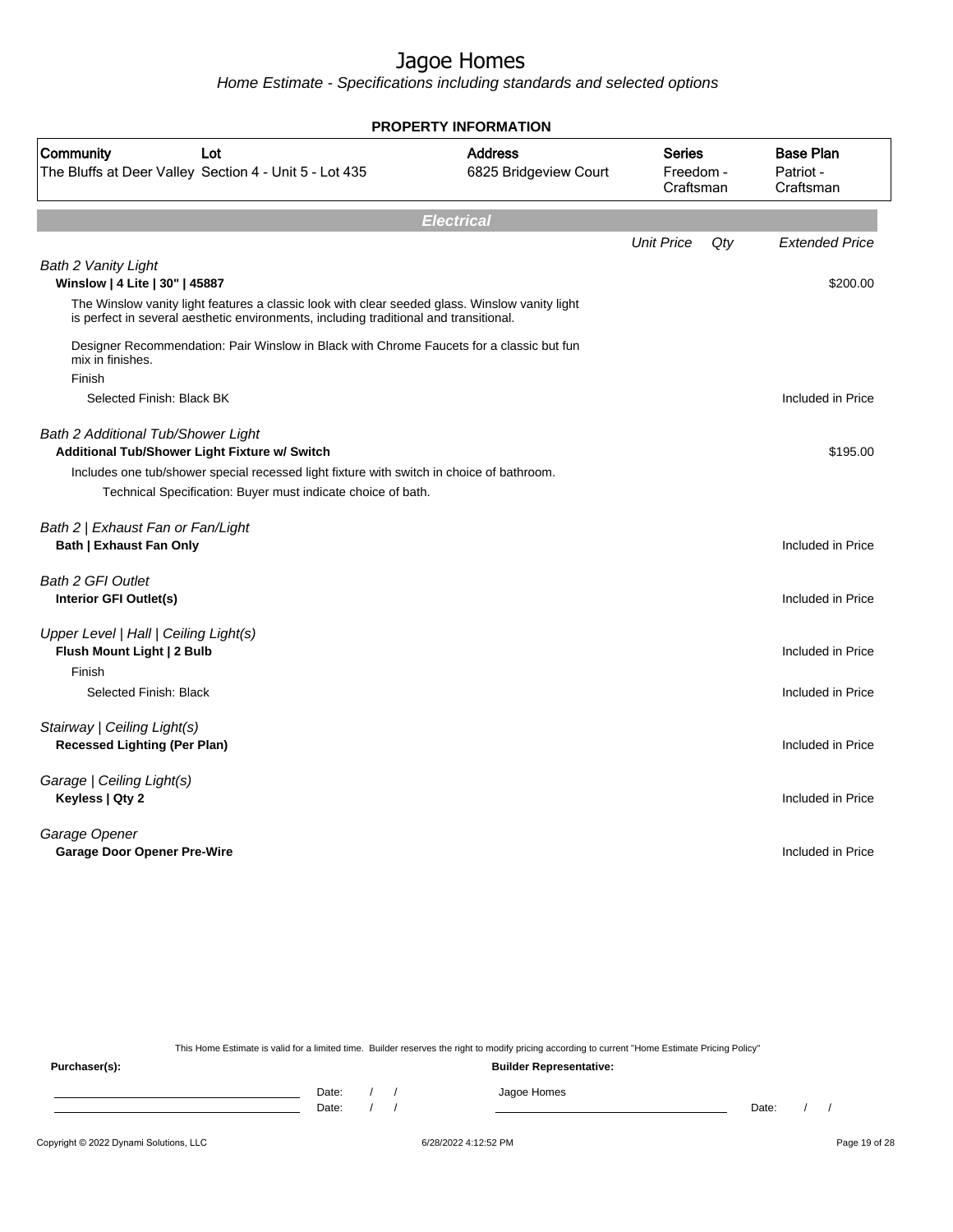|                                                                                                                                               | <b>PROPERTY INFORMATION</b>             |                                         |     |                                            |
|-----------------------------------------------------------------------------------------------------------------------------------------------|-----------------------------------------|-----------------------------------------|-----|--------------------------------------------|
| Community<br>Lot<br>The Bluffs at Deer Valley Section 4 - Unit 5 - Lot 435                                                                    | <b>Address</b><br>6825 Bridgeview Court | <b>Series</b><br>Freedom -<br>Craftsman |     | <b>Base Plan</b><br>Patriot -<br>Craftsman |
|                                                                                                                                               | <b>Electrical</b>                       |                                         |     |                                            |
|                                                                                                                                               |                                         | <b>Unit Price</b>                       | Qty | <b>Extended Price</b>                      |
| Garage   Exterior Light                                                                                                                       |                                         |                                         |     |                                            |
| Coach Light   Capanna #49926   16" 1 Light                                                                                                    |                                         |                                         |     | Included in Price                          |
| The 16" 1-light outdoor wall light from the Capanna™ collection features waterfall glass.                                                     |                                         |                                         |     |                                            |
| Technical Specification: Width: 10.50"<br>Height: 16.00"                                                                                      |                                         |                                         |     |                                            |
| Finish                                                                                                                                        |                                         |                                         |     |                                            |
| Selected Finish: Textured Black                                                                                                               |                                         |                                         |     | Included in Price                          |
|                                                                                                                                               |                                         |                                         |     |                                            |
| <b>Outside Retreat Light</b>                                                                                                                  |                                         |                                         |     | Included in Price                          |
| Capanna #49924   10" 1 Light<br>The 10.25" 1-light outdoor wall light from the Capanna(TM) collection gives the classic                       |                                         |                                         |     |                                            |
| lantern light a linear update. A textured black finish and squared edges, including a capstone                                                |                                         |                                         |     |                                            |
| finial, combine with artful waterfall glass to create a style that works on homes with modern,<br>transitional or arts & crafts architecture. |                                         |                                         |     |                                            |
| 6.50W X 10.25H                                                                                                                                |                                         |                                         |     |                                            |
| Finish                                                                                                                                        |                                         |                                         |     |                                            |
| Selected Finish: Black Textured                                                                                                               |                                         |                                         |     | Included in Price                          |
|                                                                                                                                               |                                         |                                         |     |                                            |
| <b>Bonus Room 1 Ceiling Light</b>                                                                                                             |                                         |                                         |     |                                            |
| Ceiling Fan   Kichler Pro Select #330017   52"   LED Bowl Light                                                                               |                                         |                                         |     | \$250.00                                   |
| Color                                                                                                                                         |                                         |                                         |     |                                            |
| Selected Color: Satin Black w/Satin Black Blades                                                                                              |                                         |                                         |     | Included in Price                          |
| <b>Attic Light</b>                                                                                                                            |                                         |                                         |     |                                            |
| Attic   Lights   Keyless                                                                                                                      |                                         |                                         |     | Included in Price                          |
|                                                                                                                                               |                                         |                                         |     |                                            |
| Front Door   Doorbell Button                                                                                                                  |                                         |                                         |     |                                            |
| <b>Doorbell Button at Front Door</b>                                                                                                          |                                         |                                         |     | Included in Price                          |
| Front Door   Doorbell Chime                                                                                                                   |                                         |                                         |     |                                            |
| Door Chime                                                                                                                                    |                                         |                                         |     | Included in Price                          |
|                                                                                                                                               |                                         |                                         |     |                                            |
| <b>Entire Home - Electrical Outlets and Switches</b>                                                                                          |                                         |                                         |     |                                            |
| Electrical Outlets & Switches per Plan & Code                                                                                                 |                                         |                                         |     | Included in Price                          |
| Color<br>Selected Color: White                                                                                                                |                                         |                                         |     |                                            |
|                                                                                                                                               |                                         |                                         |     | Included in Price                          |
| Entire Home - Cable TV/Phone Outlets (Qty 6 Total)                                                                                            |                                         |                                         |     |                                            |
| Cable TV Outlets, RG6 wire                                                                                                                    |                                         |                                         | 4   | Included in Price                          |
| <b>Telephone Interior Jacks</b>                                                                                                               |                                         |                                         |     | \$0.00                                     |
|                                                                                                                                               |                                         |                                         |     |                                            |

| This Home Estimate is valid for a limited time. Builder reserves the right to modify pricing according to current "Home Estimate Pricing Policy" |                                |  |  |             |       |  |  |
|--------------------------------------------------------------------------------------------------------------------------------------------------|--------------------------------|--|--|-------------|-------|--|--|
| Purchaser(s):                                                                                                                                    | <b>Builder Representative:</b> |  |  |             |       |  |  |
|                                                                                                                                                  | Date:                          |  |  | Jagoe Homes |       |  |  |
|                                                                                                                                                  | Date:                          |  |  |             | Date: |  |  |
|                                                                                                                                                  |                                |  |  |             |       |  |  |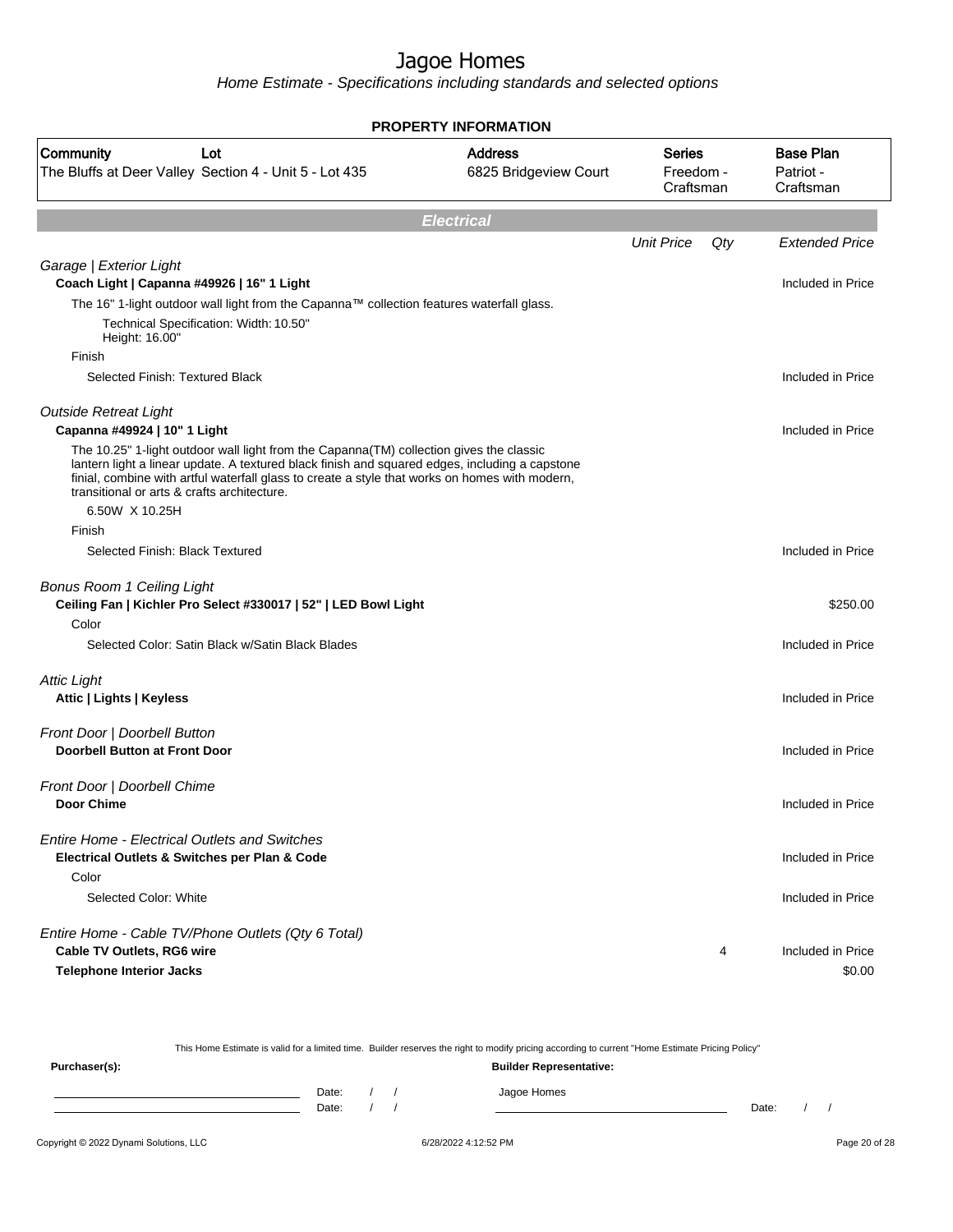|                                                                                                                                                                                                                     | <b>PROPERTY INFORMATION</b>             |                                         |        |                                            |
|---------------------------------------------------------------------------------------------------------------------------------------------------------------------------------------------------------------------|-----------------------------------------|-----------------------------------------|--------|--------------------------------------------|
| Community<br>Lot<br>The Bluffs at Deer Valley Section 4 - Unit 5 - Lot 435                                                                                                                                          | <b>Address</b><br>6825 Bridgeview Court | <b>Series</b><br>Freedom -<br>Craftsman |        | <b>Base Plan</b><br>Patriot -<br>Craftsman |
|                                                                                                                                                                                                                     | <b>Electrical</b>                       |                                         |        |                                            |
|                                                                                                                                                                                                                     |                                         | <b>Unit Price</b>                       | Qty    | <b>Extended Price</b>                      |
| Entire Home - Additional Cable TV Outlet<br><b>Additional Cable TV Outlet</b>                                                                                                                                       |                                         | \$70.00                                 | 3      | \$210.00                                   |
| Includes one additional cable television outlet to be installed in choice of location.                                                                                                                              |                                         |                                         |        |                                            |
| <b>Comments: see plans</b>                                                                                                                                                                                          |                                         |                                         |        |                                            |
| Entire Home - Braced and Wired for Future Ceiling Fan at Existing Ceiling Light<br>Brace and Wire   Existing Light   Switch Included<br>Includes addition of bracing and box for ceiling fan addition with a switch |                                         | \$100.00                                | 3      | \$300.00                                   |
| Comments: Beds 2,3 and 4                                                                                                                                                                                            |                                         |                                         |        |                                            |
| Entire Home - Braced and Wired for Future Ceiling Fan with Switch<br>Brace and Wire   Capped   Switch Included                                                                                                      |                                         |                                         |        | \$200.00                                   |
| <b>Comments: Owner's</b>                                                                                                                                                                                            |                                         |                                         |        |                                            |
| <b>Electrical Service Box</b><br><b>Electrical Service 200 AMP</b><br>Includes 200 AMP electric service upgrade for the entire house.                                                                               |                                         |                                         |        | Included in Price                          |
| <b>Exterior Electrical Service</b><br><b>Electrical Service Underground</b>                                                                                                                                         |                                         |                                         |        | Included in Price                          |
| <b>Smoke Detectors</b><br>Smoke Detectors, per plan                                                                                                                                                                 |                                         |                                         |        | Included in Price                          |
| <b>Carbon Monoxide Detectors</b><br>Carbon Monoxide Detectors   Per Plan                                                                                                                                            |                                         |                                         |        | Included in Price                          |
|                                                                                                                                                                                                                     | <b>HVAC</b>                             |                                         |        |                                            |
|                                                                                                                                                                                                                     |                                         | <b>Unit Price</b>                       | $Q$ ty | <b>Extended Price</b>                      |
| <b>Entire Home Air Conditioner</b><br>14 Seer Air Conditioning System<br>Up to 14 Seer Air Conditioning System                                                                                                      |                                         |                                         |        | Included in Price                          |
| <b>Entire Home Furnace</b><br>92% Plus High Efficiency Gas Home Furnace<br>Includes 92% plus high efficiency gas home furnace<br>Builder makes no guarantee with respect to heating and cooling cost                |                                         |                                         |        | Included in Price                          |
| <b>Entire Home Furnace Filter</b><br>Aprilaire Model 2000 Series Air Filter                                                                                                                                         |                                         |                                         |        | Included in Price                          |
| This Home Estimate is valid for a limited time. Builder reserves the right to modify pricing according to current "Home Estimate Pricing Policy"<br>Purchaser(s):                                                   | <b>Builder Representative:</b>          |                                         |        |                                            |
| Date:<br>$\sqrt{2}$<br>the control of the control of the control of<br>$\prime$<br>$\sqrt{ }$<br>Date:                                                                                                              | Jagoe Homes                             |                                         |        | $\prime$<br>Date:<br>$\sqrt{ }$            |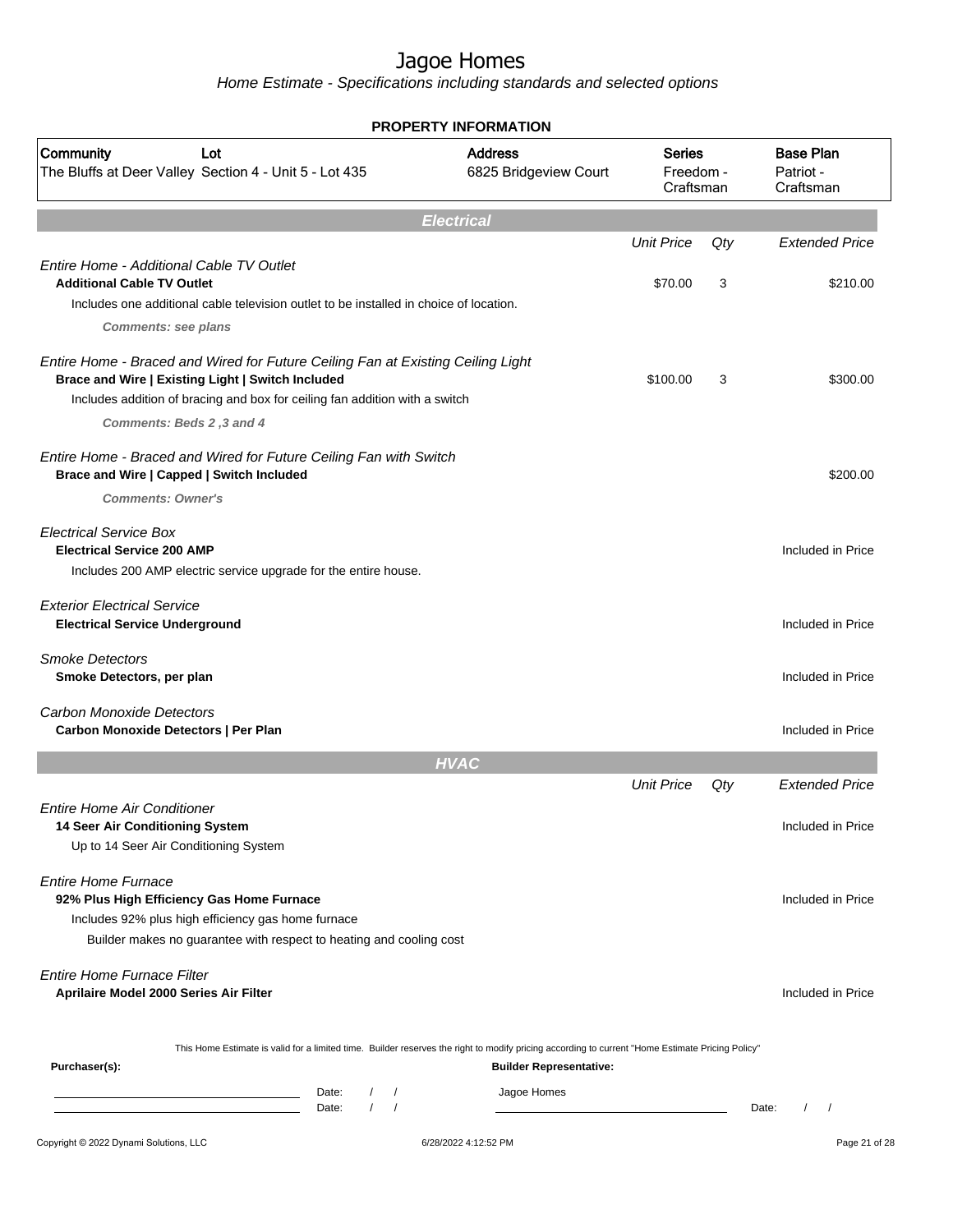Home Estimate - Specifications including standards and selected options

|                                                                                                                                                               | <b>PROPERTY INFORMATION</b>             |                                         |     |                                            |
|---------------------------------------------------------------------------------------------------------------------------------------------------------------|-----------------------------------------|-----------------------------------------|-----|--------------------------------------------|
| Community<br>Lot<br>The Bluffs at Deer Valley Section 4 - Unit 5 - Lot 435                                                                                    | <b>Address</b><br>6825 Bridgeview Court | <b>Series</b><br>Freedom -<br>Craftsman |     | <b>Base Plan</b><br>Patriot -<br>Craftsman |
|                                                                                                                                                               | <b>HVAC</b>                             |                                         |     |                                            |
|                                                                                                                                                               |                                         | <b>Unit Price</b>                       | Qty | <b>Extended Price</b>                      |
| <b>Entire Home Thermostat</b><br><b>Programmable Thermostat</b>                                                                                               |                                         |                                         |     | Included in Price                          |
| <b>Indoor Air Quality</b><br>Honeywell Fresh Air Ventilation System                                                                                           |                                         |                                         |     | Included in Price                          |
| <b>Entire Home Duct System</b><br><b>Flexible Duct</b>                                                                                                        |                                         |                                         |     | Included in Price                          |
| <b>Entire Home Return Air</b><br><b>Multiple Return Air Vents</b><br>One Return per Bedroom & One Central Return                                              |                                         |                                         |     | Included in Price                          |
| Laundry Dryer Vent<br><b>Dryer Vent Vented to Outside</b>                                                                                                     |                                         |                                         |     | Included in Price                          |
|                                                                                                                                                               | <b>Floor Coverings</b>                  |                                         |     |                                            |
|                                                                                                                                                               |                                         | <b>Unit Price</b>                       | Qty | <b>Extended Price</b>                      |
| Entire Home   Carpet Selection<br><b>Mohawk Carpet - Top Card</b>                                                                                             |                                         |                                         |     | Included in Price                          |
| Color                                                                                                                                                         |                                         |                                         |     |                                            |
| Selected Color: 959 Vienna Smoke                                                                                                                              |                                         |                                         |     | Included in Price                          |
| <b>Entire Home Carpet Pad</b><br>6# Carpet Pad                                                                                                                |                                         |                                         |     | Included in Price                          |
| <b>Front Entry Flooring</b><br>Luxury Vinyl Plank   Mohawk Arrington<br>Mohawk's Arrington offers a water-resistant construction, comfort underfoot, and high |                                         |                                         |     | Included in Price                          |
| resistance to dents and scratches in a hardwood look.<br>Color                                                                                                |                                         |                                         |     |                                            |
| Selected Color: Gauntlet Gray AU896                                                                                                                           |                                         |                                         |     | Included in Price                          |
| Direction<br>Selected Direction: Front to Back                                                                                                                |                                         |                                         |     | Included in Price                          |
|                                                                                                                                                               |                                         |                                         |     |                                            |

This Home Estimate is valid for a limited time. Builder reserves the right to modify pricing according to current "Home Estimate Pricing Policy" **Purchaser(s): Builder Representative:**

Date: / / Jagoe Homes<br>Date: / / Jagoe Homes Date: / / Date: / /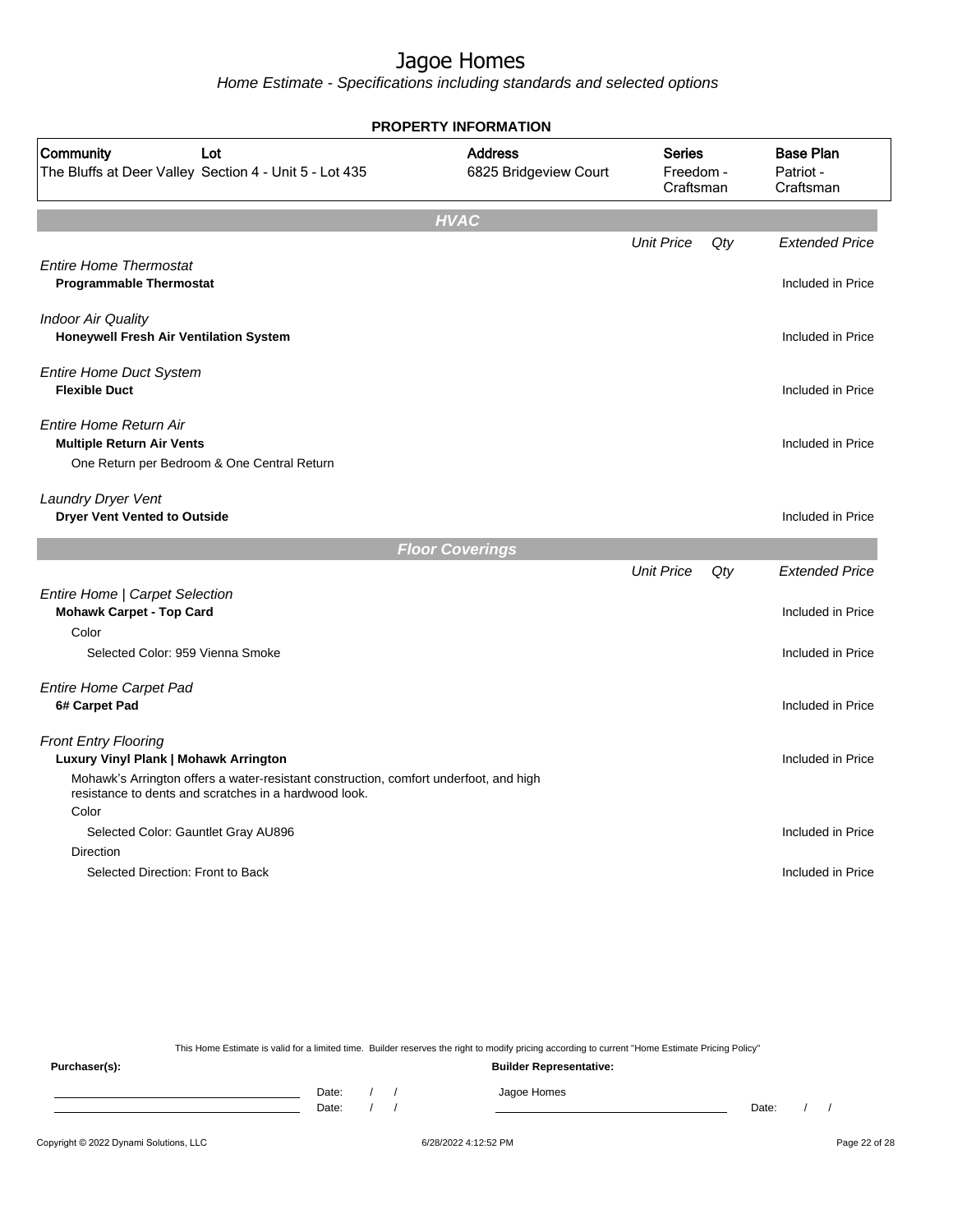Home Estimate - Specifications including standards and selected options

| <b>PROPERTY INFORMATION</b>                                                                                                                             |                                         |                                  |     |                                            |
|---------------------------------------------------------------------------------------------------------------------------------------------------------|-----------------------------------------|----------------------------------|-----|--------------------------------------------|
| Community<br>Lot<br>The Bluffs at Deer Valley Section 4 - Unit 5 - Lot 435                                                                              | <b>Address</b><br>6825 Bridgeview Court | Series<br>Freedom -<br>Craftsman |     | <b>Base Plan</b><br>Patriot -<br>Craftsman |
|                                                                                                                                                         | <b>Floor Coverings</b>                  |                                  |     |                                            |
|                                                                                                                                                         |                                         | <b>Unit Price</b>                | Qty | <b>Extended Price</b>                      |
| Home Office   Flooring<br>Luxury Vinyl Plank   Mohawk Arrington                                                                                         |                                         |                                  |     | \$330.00                                   |
| Mohawk's Arrington offers a water-resistant construction, comfort underfoot, and high<br>resistance to dents and scratches in a hardwood look.<br>Color |                                         |                                  |     |                                            |
| Selected Color: Gauntlet Gray AU896                                                                                                                     |                                         |                                  |     | Included in Price                          |
| Direction                                                                                                                                               |                                         |                                  |     |                                            |
| Selected Direction: Front to Back                                                                                                                       |                                         |                                  |     | Included in Price                          |
| Family Room   Flooring<br>Luxury Vinyl Plank   Mohawk Arrington                                                                                         |                                         |                                  |     | \$635.00                                   |
| Mohawk's Arrington offers a water-resistant construction, comfort underfoot, and high<br>resistance to dents and scratches in a hardwood look.          |                                         |                                  |     |                                            |
| Color                                                                                                                                                   |                                         |                                  |     |                                            |
| Selected Color: Gauntlet Gray AU896                                                                                                                     |                                         |                                  |     | Included in Price                          |
| Direction                                                                                                                                               |                                         |                                  |     |                                            |
| Selected Direction: Front to Back                                                                                                                       |                                         |                                  |     | Included in Price                          |
| <b>Owners Bath   Flooring</b>                                                                                                                           |                                         |                                  |     |                                            |
| Luxury Vinyl Plank   Mohawk Arrington                                                                                                                   |                                         |                                  |     | Included in Price                          |
| Mohawk's Arrington offers a water-resistant construction, comfort underfoot, and high<br>resistance to dents and scratches in a hardwood look.          |                                         |                                  |     |                                            |
| Color                                                                                                                                                   |                                         |                                  |     |                                            |
| Selected Color: Gauntlet Gray AU896                                                                                                                     |                                         |                                  |     | Included in Price                          |
| Direction                                                                                                                                               |                                         |                                  |     |                                            |
| Selected Direction: Front to Back                                                                                                                       |                                         |                                  |     | Included in Price                          |
| Kitchen/Dining   Pantry                                                                                                                                 |                                         |                                  |     |                                            |
| Luxury Vinyl Plank   Mohawk Arrington                                                                                                                   |                                         |                                  |     | Included in Price                          |
| Mohawk's Arrington offers a water-resistant construction, comfort underfoot, and high<br>resistance to dents and scratches in a hardwood look.          |                                         |                                  |     |                                            |
| Color                                                                                                                                                   |                                         |                                  |     |                                            |
| Selected Color: Gauntlet Gray AU896                                                                                                                     |                                         |                                  |     | Included in Price                          |
| Direction                                                                                                                                               |                                         |                                  |     |                                            |
| Selected Direction: Front to Back                                                                                                                       |                                         |                                  |     | Included in Price                          |
|                                                                                                                                                         |                                         |                                  |     |                                            |

This Home Estimate is valid for a limited time. Builder reserves the right to modify pricing according to current "Home Estimate Pricing Policy"

**Purchaser(s): Builder Representative:** Date: / / Jagoe Homes<br>Date: / / Jagoe Homes Date: / / Date: / /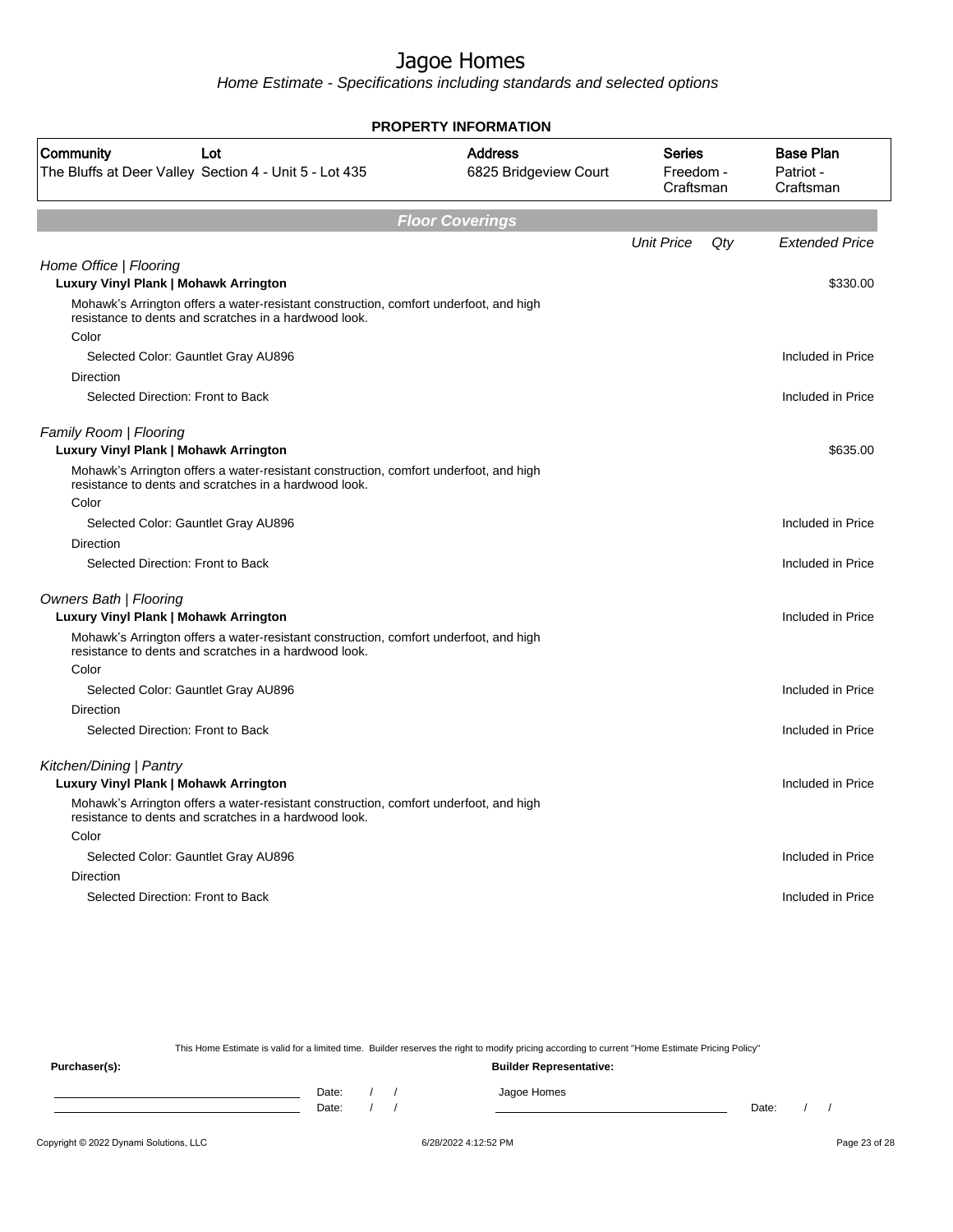Home Estimate - Specifications including standards and selected options

|                                                                                                                                                         | <b>PROPERTY INFORMATION</b>             |                                  |     |                                            |
|---------------------------------------------------------------------------------------------------------------------------------------------------------|-----------------------------------------|----------------------------------|-----|--------------------------------------------|
| Community<br>Lot<br>The Bluffs at Deer Valley Section 4 - Unit 5 - Lot 435                                                                              | <b>Address</b><br>6825 Bridgeview Court | Series<br>Freedom -<br>Craftsman |     | <b>Base Plan</b><br>Patriot -<br>Craftsman |
|                                                                                                                                                         | <b>Floor Coverings</b>                  |                                  |     |                                            |
|                                                                                                                                                         |                                         | <b>Unit Price</b>                | Qty | <b>Extended Price</b>                      |
| Bath 2   Flooring<br>Luxury Vinyl Plank   Mohawk Arrington                                                                                              |                                         |                                  |     | Included in Price                          |
| Mohawk's Arrington offers a water-resistant construction, comfort underfoot, and high<br>resistance to dents and scratches in a hardwood look.<br>Color |                                         |                                  |     |                                            |
| Selected Color: Gauntlet Gray AU896                                                                                                                     |                                         |                                  |     | Included in Price                          |
| Direction                                                                                                                                               |                                         |                                  |     |                                            |
| Selected Direction: Front to Back                                                                                                                       |                                         |                                  |     | Included in Price                          |
| Powder   Flooring<br>Luxury Vinyl Plank   Mohawk Arrington                                                                                              |                                         |                                  |     | Included in Price                          |
| Mohawk's Arrington offers a water-resistant construction, comfort underfoot, and high<br>resistance to dents and scratches in a hardwood look.          |                                         |                                  |     |                                            |
| Color                                                                                                                                                   |                                         |                                  |     |                                            |
| Selected Color: Gauntlet Gray AU896                                                                                                                     |                                         |                                  |     | Included in Price                          |
| Direction<br>Selected Direction: Front to Back                                                                                                          |                                         |                                  |     | Included in Price                          |
|                                                                                                                                                         |                                         |                                  |     |                                            |
| Laundry   Flooring                                                                                                                                      |                                         |                                  |     |                                            |
| Luxury Vinyl Plank   Mohawk Arrington                                                                                                                   |                                         |                                  |     | Included in Price                          |
| Mohawk's Arrington offers a water-resistant construction, comfort underfoot, and high<br>resistance to dents and scratches in a hardwood look.          |                                         |                                  |     |                                            |
| Color                                                                                                                                                   |                                         |                                  |     |                                            |
| Selected Color: Gauntlet Gray AU896                                                                                                                     |                                         |                                  |     | Included in Price                          |
| Direction                                                                                                                                               |                                         |                                  |     |                                            |
| Selected Direction: Front to Back                                                                                                                       |                                         |                                  |     | Included in Price                          |
| Storage Area   Flooring                                                                                                                                 |                                         |                                  |     |                                            |
| Luxury Vinyl Plank   Mohawk Arrington                                                                                                                   |                                         |                                  |     | \$215.00                                   |
| Mohawk's Arrington offers a water-resistant construction, comfort underfoot, and high<br>resistance to dents and scratches in a hardwood look.          |                                         |                                  |     |                                            |
| Color                                                                                                                                                   |                                         |                                  |     |                                            |
| Selected Color: Gauntlet Gray AU896                                                                                                                     |                                         |                                  |     | Included in Price                          |
| Direction                                                                                                                                               |                                         |                                  |     |                                            |
| Selected Direction: Front to Back                                                                                                                       |                                         |                                  |     | Included in Price                          |
|                                                                                                                                                         |                                         |                                  |     |                                            |

This Home Estimate is valid for a limited time. Builder reserves the right to modify pricing according to current "Home Estimate Pricing Policy"

**Purchaser(s): Builder Representative:** Date: / / Jagoe Homes<br>Date: / / Jagoe Homes Date: / / Date: / /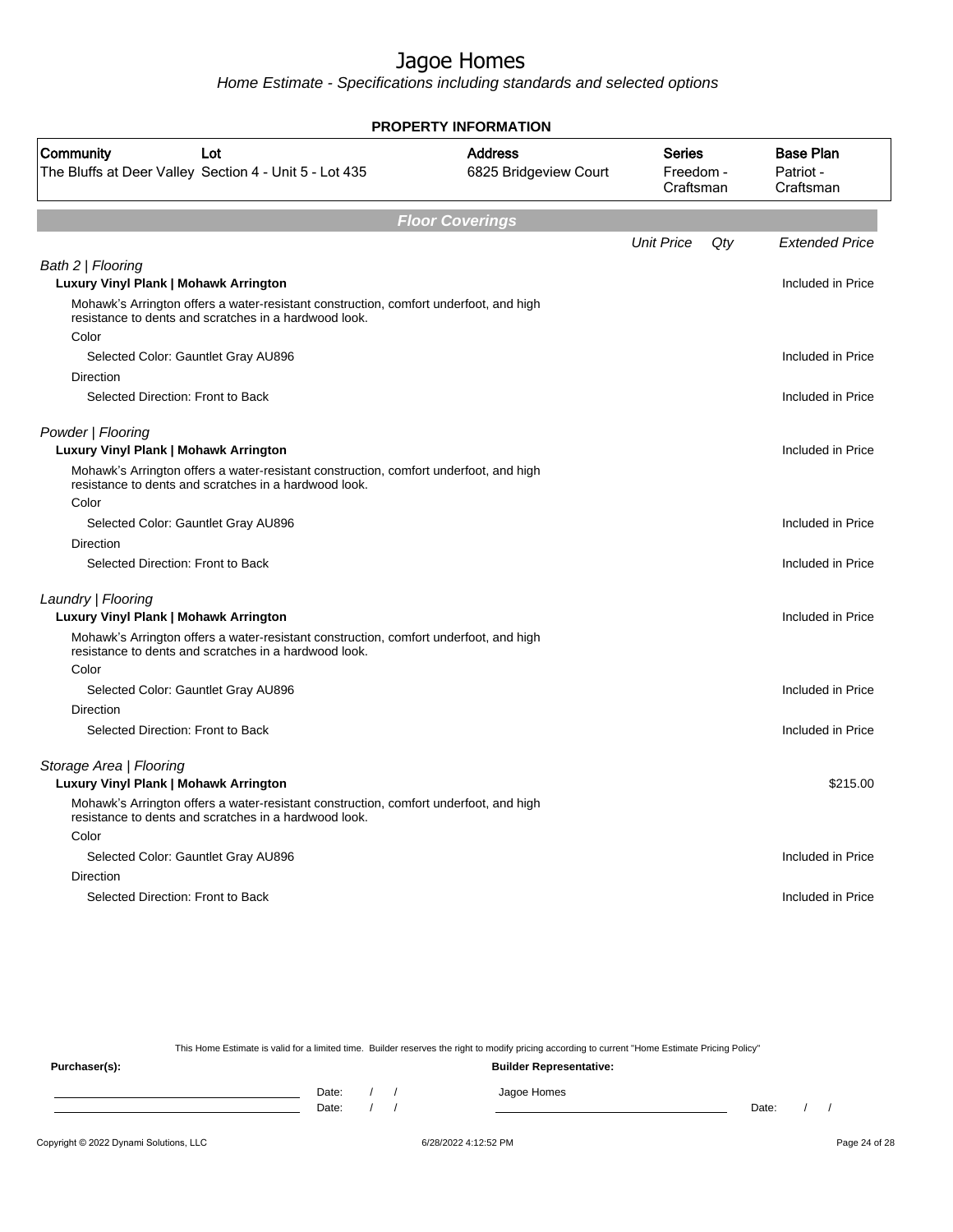Home Estimate - Specifications including standards and selected options

| <b>PROPERTY INFORMATION</b>                                                                                                 |                                         |                                         |     |                       |  |                                            |
|-----------------------------------------------------------------------------------------------------------------------------|-----------------------------------------|-----------------------------------------|-----|-----------------------|--|--------------------------------------------|
| Community<br>Lot<br>The Bluffs at Deer Valley Section 4 - Unit 5 - Lot 435                                                  | <b>Address</b><br>6825 Bridgeview Court | <b>Series</b><br>Freedom -<br>Craftsman |     |                       |  | <b>Base Plan</b><br>Patriot -<br>Craftsman |
|                                                                                                                             | <b>Shelving</b>                         |                                         |     |                       |  |                                            |
|                                                                                                                             |                                         | <b>Unit Price</b>                       | Qty | <b>Extended Price</b> |  |                                            |
| <b>Owner's Closet Shelf &amp; Rod</b><br>Closet Shelf 12" Shelf & Rod - 2 Runs Width of Closet - Supported 2'0" O.C. Vented |                                         |                                         |     | Included in Price     |  |                                            |
| Long Garment Hanging                                                                                                        |                                         |                                         |     |                       |  |                                            |
| Selected Long Garment Hanging: None                                                                                         |                                         |                                         |     | Included in Price     |  |                                            |
| Standard Hanging                                                                                                            |                                         |                                         |     |                       |  |                                            |
| Selected Standard Hanging: Standard Hanging (42" & 84")                                                                     |                                         |                                         |     | Included in Price     |  |                                            |
| Bedroom 2 Closet Shelf & Rod                                                                                                |                                         |                                         |     |                       |  |                                            |
| Closet Shelf 12" Shelf & Rod - 2 Runs Width of Closet - Supported 2'0" O.C. Vented                                          |                                         |                                         |     | Included in Price     |  |                                            |
| Long Garment Hanging<br>Selected Long Garment Hanging: None                                                                 |                                         |                                         |     | Included in Price     |  |                                            |
| Standard Hanging                                                                                                            |                                         |                                         |     |                       |  |                                            |
| Selected Standard Hanging: Standard Hanging (42" & 84")                                                                     |                                         |                                         |     | Included in Price     |  |                                            |
| Bedroom 3 Closet Shelf & Rod<br>Closet Shelf 12" Shelf & Rod - 2 Runs Width of Closet - Supported 2'0" O.C. Vented          |                                         |                                         |     | Included in Price     |  |                                            |
| Long Garment Hanging                                                                                                        |                                         |                                         |     |                       |  |                                            |
| Selected Long Garment Hanging: None                                                                                         |                                         |                                         |     | Included in Price     |  |                                            |
| Standard Hanging                                                                                                            |                                         |                                         |     |                       |  |                                            |
| Selected Standard Hanging: Standard Hanging (42" & 84")                                                                     |                                         |                                         |     | Included in Price     |  |                                            |
| Bedroom 4 Closet Shelf & Rod                                                                                                |                                         |                                         |     |                       |  |                                            |
| Closet Shelf 12" Shelf & Rod - 2 Runs Width of Closet - Supported 2'0" O.C. Vented                                          |                                         |                                         |     | Included in Price     |  |                                            |
| Long Garment Hanging                                                                                                        |                                         |                                         |     |                       |  |                                            |
| Selected Long Garment Hanging: None                                                                                         |                                         |                                         |     | Included in Price     |  |                                            |
| Standard Hanging                                                                                                            |                                         |                                         |     |                       |  |                                            |
| Selected Standard Hanging: Standard Hanging (42" & 84")                                                                     |                                         |                                         |     | Included in Price     |  |                                            |
| <b>Entire Home Storage Shelf</b>                                                                                            |                                         |                                         |     |                       |  |                                            |
| Storage Shelf 12" and 16" deep- Vented (per plan)                                                                           |                                         |                                         |     | Included in Price     |  |                                            |
|                                                                                                                             | <b>Foundations</b>                      |                                         |     |                       |  |                                            |
|                                                                                                                             |                                         | <b>Unit Price</b>                       | Qty | <b>Extended Price</b> |  |                                            |
| <b>Entire Home Footing Size</b>                                                                                             |                                         |                                         |     |                       |  |                                            |
| 19" Wide x 8" Deep, 3000 psi,                                                                                               |                                         |                                         |     | Included in Price     |  |                                            |
|                                                                                                                             |                                         |                                         |     |                       |  |                                            |
|                                                                                                                             |                                         |                                         |     |                       |  |                                            |

This Home Estimate is valid for a limited time. Builder reserves the right to modify pricing according to current "Home Estimate Pricing Policy"

**Purchaser(s): Builder Representative:** Date: / / Jagoe Homes<br>Date: / / Jagoe Homes Date: / / **Date: / / 2006** Date: / / / Date: / / / Date: / / / 2006 Date: / / / 2006 Date: / / / 2006 Date: / / / 2006 Date: / / / 2007 Date: / / / 2007 Date: / / / 2007 Date: / / / 2007 Date: / / / 2007 Date: / / / 2007 D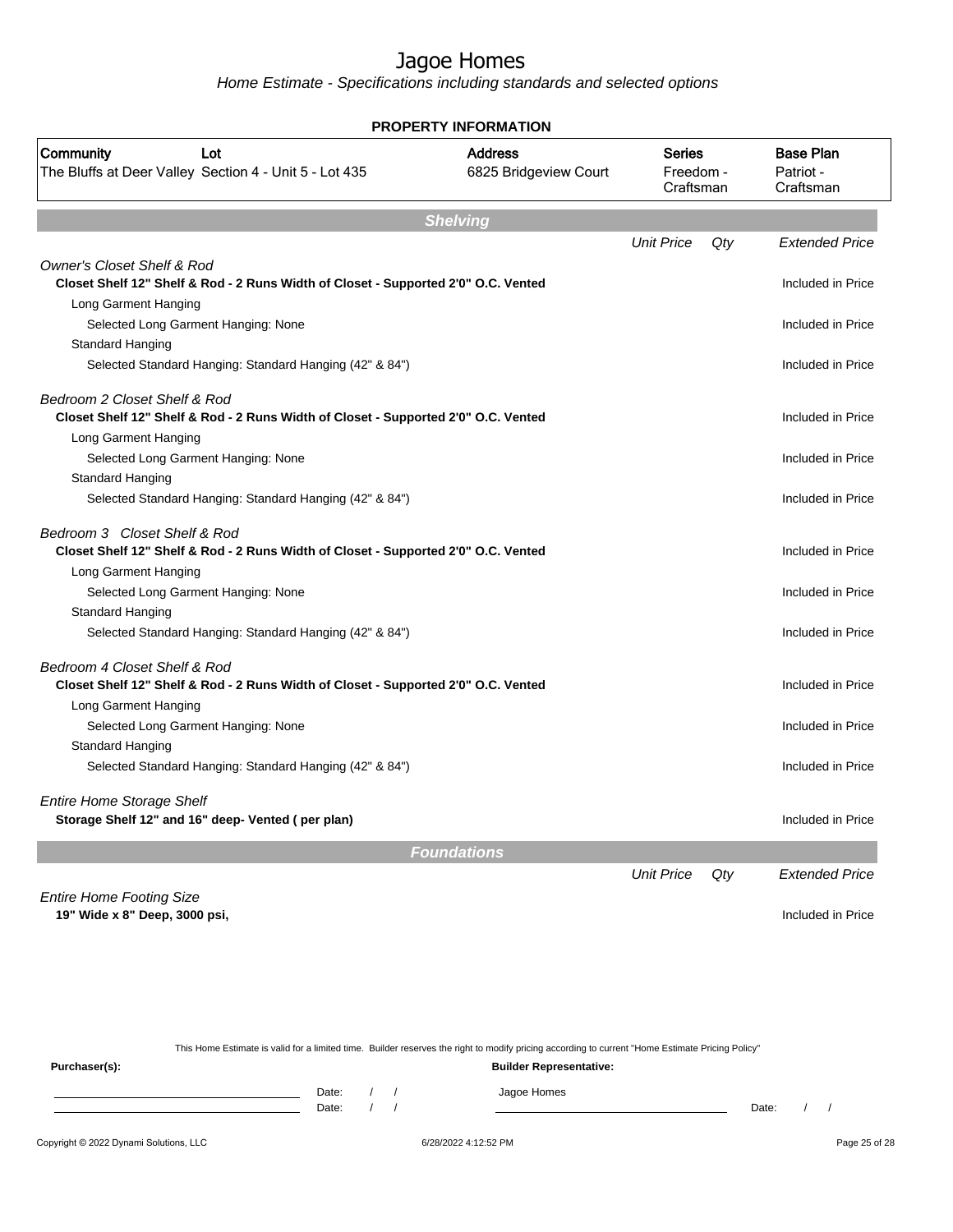|                                                                                                                                                                   | <b>PROPERTY INFORMATION</b>             |                                         |     |                                            |
|-------------------------------------------------------------------------------------------------------------------------------------------------------------------|-----------------------------------------|-----------------------------------------|-----|--------------------------------------------|
| Community<br>Lot<br>The Bluffs at Deer Valley Section 4 - Unit 5 - Lot 435                                                                                        | <b>Address</b><br>6825 Bridgeview Court | <b>Series</b><br>Freedom -<br>Craftsman |     | <b>Base Plan</b><br>Patriot -<br>Craftsman |
|                                                                                                                                                                   | <b>Framing</b>                          |                                         |     |                                            |
| Entire Home 2 x 4 Wall Studs<br>Studs 2 x 4 @ 16" oc, SPF Grade                                                                                                   |                                         | <b>Unit Price</b>                       | Qty | <b>Extended Price</b><br>Included in Price |
| Entire Home 2 x 6 Wall Studs<br>Studs 2 x 6 @ 24" oc, SPF Grade (Per Plan)                                                                                        |                                         |                                         |     | Included in Price                          |
| <b>Entire Home Exterior Wall Sheathing</b><br>Exterior Wall Sheathing (7/16" OSB &/or 1/2" Styrofoam)                                                             |                                         |                                         |     | Included in Price                          |
| Entire Home Exterior Wall House Wrap<br><b>Exterior Wall Covering House Wrap</b>                                                                                  |                                         |                                         |     | Included in Price                          |
| <b>Entire Home Foundation Plates</b><br>Foundation Plates treated yellow pine                                                                                     |                                         |                                         |     | Included in Price                          |
| Entire Home - Sub Floor (Where Applicable)<br>Sub Floor 3/4" OSB T&G, glued & screwed or nailed                                                                   |                                         |                                         |     | Included in Price                          |
| Main Level Ceiling Heights<br>Interior Flat Ceiling Height 9'0"<br>Certain ceiling heights may vary.                                                              |                                         |                                         |     | Included in Price                          |
| Per Plan Roof Trusses<br><b>Roof Trusses</b>                                                                                                                      |                                         |                                         |     | Included in Price                          |
| <b>Roof Sheathing</b><br>Roof Sheathing 7/16" OSB                                                                                                                 |                                         |                                         |     | Included in Price                          |
| 2nd Level Ceiling Heights<br>Interior Flat Ceiling Height 8'0"<br>Certain ceiling heights may vary.                                                               |                                         |                                         |     | Included in Price                          |
| 2nd Floor Floor System<br>14" I-Joists (Spacing per Mfg)                                                                                                          |                                         |                                         |     | Included in Price                          |
|                                                                                                                                                                   | <b>Landscaping &amp; Yard</b>           |                                         |     |                                            |
| <b>Exterior Lawn Sod</b>                                                                                                                                          |                                         | <b>Unit Price</b>                       | Qty | <b>Extended Price</b>                      |
| Sod All of Yard, Fescue & Bluegrass (Excludes Areas with Brush & Trees & Retention<br><b>Basins</b> )                                                             |                                         |                                         |     | Included in Price                          |
| This Home Estimate is valid for a limited time. Builder reserves the right to modify pricing according to current "Home Estimate Pricing Policy"<br>Purchaser(s): | <b>Builder Representative:</b>          |                                         |     |                                            |
| Date:<br>$\sqrt{2}$<br>$\prime$<br>the control of the control of the control of the control of<br>$\prime$<br>Date:                                               | Jagoe Homes                             |                                         |     | Date:                                      |
| Copyright © 2022 Dynami Solutions, LLC                                                                                                                            | 6/28/2022 4:12:52 PM                    |                                         |     | Page 26 of 28                              |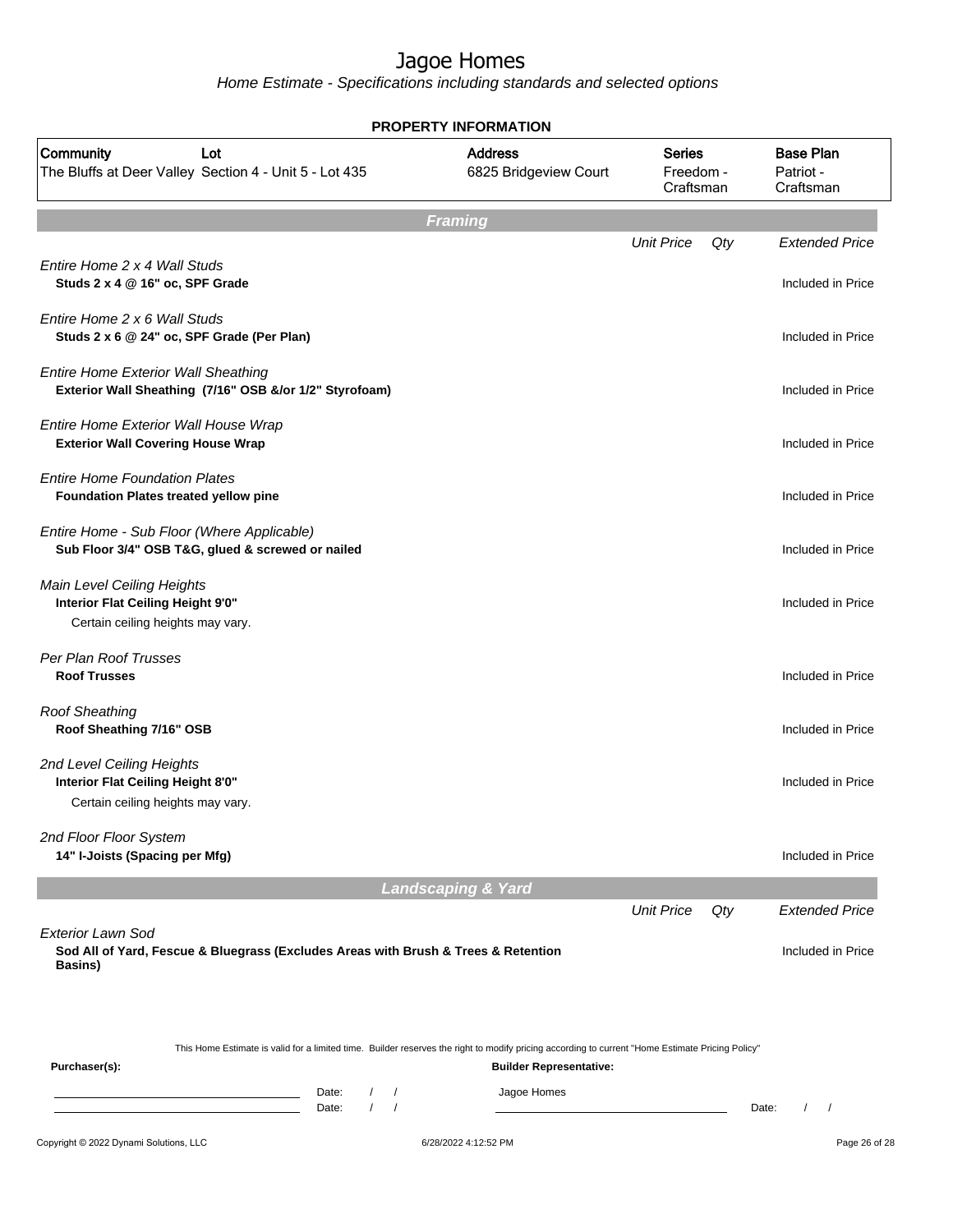Home Estimate - Specifications including standards and selected options

|                                                                                                      | <b>PROPERTY INFORMATION</b>             |                                         |     |                                            |
|------------------------------------------------------------------------------------------------------|-----------------------------------------|-----------------------------------------|-----|--------------------------------------------|
| Community<br>Lot<br>The Bluffs at Deer Valley Section 4 - Unit 5 - Lot 435                           | <b>Address</b><br>6825 Bridgeview Court | <b>Series</b><br>Freedom -<br>Craftsman |     | <b>Base Plan</b><br>Patriot -<br>Craftsman |
|                                                                                                      | <b>Landscaping &amp; Yard</b>           |                                         |     |                                            |
|                                                                                                      |                                         | <b>Unit Price</b>                       | Qty | <b>Extended Price</b>                      |
| Shrubs & Trees<br>Shrubs & Trees 5/18" shrubs, 3/3' upright shrubs, 1 tree and landscape mulch       |                                         |                                         |     | Included in Price                          |
|                                                                                                      | <b>Ventilation</b>                      |                                         |     |                                            |
|                                                                                                      |                                         | <b>Unit Price</b>                       | Qty | Extended Price                             |
| <b>Bath Vent Fans</b><br><b>Bath Fans Vented to Exterior</b>                                         |                                         |                                         |     | Included in Price                          |
| Kitchen Range Hood or Microwave Hood Vent<br>Kitchen Range Hood or Microwave Hood Vented to Exterior |                                         |                                         |     | Included in Price                          |
| <b>Exterior Decorative Louvers</b><br>Painted Louver(s) per plan                                     |                                         |                                         |     | Included in Price                          |
| Color<br>Selected Color: SW7006 Extra White                                                          |                                         |                                         |     | Included in Price                          |
| Roof Whirlybird<br>Aluminum Turbine Ventilator "Whirlybird", by design                               |                                         |                                         |     | Included in Price                          |
| <b>Home Soffit Vents</b><br>Soffit Vent Continuous Perforated Vinyl                                  |                                         |                                         |     | Included in Price                          |
|                                                                                                      | <b>Site Layout</b>                      |                                         |     |                                            |
|                                                                                                      |                                         | <b>Unit Price</b>                       | Qty | <b>Extended Price</b>                      |
| Home Elevation & Site Placement<br>Elevation & Location Established by Contractor                    |                                         |                                         |     | Included in Price                          |
|                                                                                                      | *** Discounts & Specials<br>$***$       |                                         |     |                                            |
| <b>Discount or Special Description</b><br>Price Adjustment                                           |                                         | <b>Discount Percent</b>                 |     | <b>Extended Discount</b><br>\$36,500.00    |
|                                                                                                      |                                         | <b>Discount Total</b>                   |     | \$36,500.00                                |
|                                                                                                      |                                         |                                         |     |                                            |
|                                                                                                      |                                         |                                         |     |                                            |

This Home Estimate is valid for a limited time. Builder reserves the right to modify pricing according to current "Home Estimate Pricing Policy"

**Purchaser(s): Builder Representative:** Date: / / Jagoe Homes<br>Date: / / Jagoe Homes Date: / / Date: / /